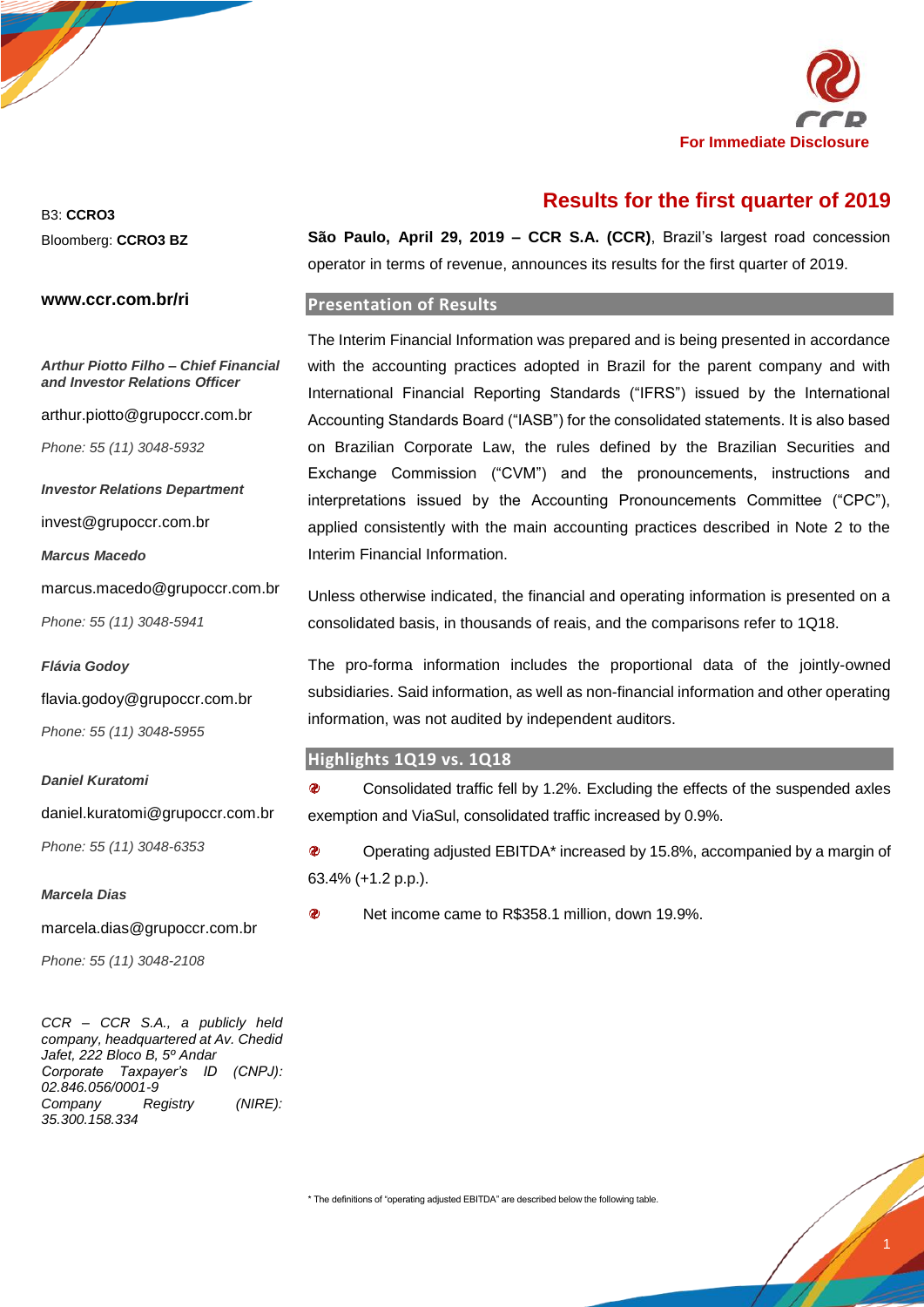

|                                                                    |             | <b>IFRS</b> |             |               | <b>Proforma</b> |             |
|--------------------------------------------------------------------|-------------|-------------|-------------|---------------|-----------------|-------------|
| <b>Financial Indicators (R\$ MM)</b>                               | <b>1Q18</b> | <b>1Q19</b> | Chg%        | <b>1Q18</b>   | <b>1Q19</b>     | Chg %       |
| Net Revenues <sup>1</sup>                                          | 1,940.2     | 2,205.9     | 13.7%       | 2,103.5       | 2,356.3         | 12.0%       |
| Adjusted Net Revenues on the same basis <sup>2</sup>               | 1,940.2     | 2,020.6     | 4.2%        | 2,074.7       | 2,171.0         | 4.6%        |
| Adjusted $EBIT3$                                                   | 831.3       | 831.4       | 0.0%        | 907.3         | 904.6           | $-0.3%$     |
| Adjusted EBIT Mg. <sup>4</sup>                                     | 42.8%       | 37.7%       | $-5.1$ p.p. | 43.1%         | 38.4%           | $-4.7 p.p.$ |
| Ajusted EBIT on the same basis <sup>2</sup>                        | 831.3       | 774.6       | $-6.7%$     | 894.8         | 847.8           | $-5.3%$     |
| Ajusted EBIT Mg. on the same basis <sup>2</sup>                    | 42.8%       | 38.3%       | -4.6 p.p.   | 43.1%         | 39.1%           | -4.0 p.p.   |
| Adjusted EBITDA <sup>5</sup>                                       | 1,206.9     | 1,382.4     | 14.5%       | 1,317.5       | 1,488.1         | 12.9%       |
| Adjusted EBITDA Mg. <sup>4</sup>                                   | 62.2%       | 62.7%       | $0.5$ p.p.  | 62.6%         | 63.2%           | 0.6 p.p.    |
| Operating adjusted EBITDA <sup>6</sup>                             | 1,206.9     | 1,397.9     | 15.8%       | 1,317.5       | 1,503.6         | 14.2%       |
| Operating adjusted EBITDA Mg. <sup>4</sup>                         | 62.2%       | 63.4%       | 1.2 p.p.    | 62.6%         | 63.8%           | 1.2 p.p.    |
| Adjusted EBITDA on the same basis <sup>2</sup>                     | 1,206.9     | 1,301.4     | 7.8%        | 1,297.1       | 1,407.0         | 8.5%        |
| Adjusted EBITDA Mg. on the same basis <sup>2</sup>                 | 62.2%       | 64.4%       | 2.2 p.p.    | 62.5%         | 64.8%           | 2.3 p.p.    |
| Net Income                                                         | 446.8       | 358.1       | $-19.9%$    | 446.8         | 358.1           | $-19.9%$    |
| Net Income on the same basis <sup>2</sup>                          | 438.7       | 336.6       | $-23.2%$    | 438.7         | 336.6           | $-23.2%$    |
| Net Debt / Adjusted EBITDA LTM $(x)^7$                             | 2.2         | 2.6         |             | $2.2^{\circ}$ | 2.5             |             |
| Adjusted EBITDA <sup>5</sup> / Interest and Monetary Variation (x) | 5.6         | 4.3         |             | 5.4           | 4.4             |             |

<sup>1</sup> Net revenue excludes construction revenue,<br>
2 Same-basis figures excludes (i) ViaMobilidade, whose concession agreement was signed in April 2018; (ii) San José International Airport, in which we increased our interest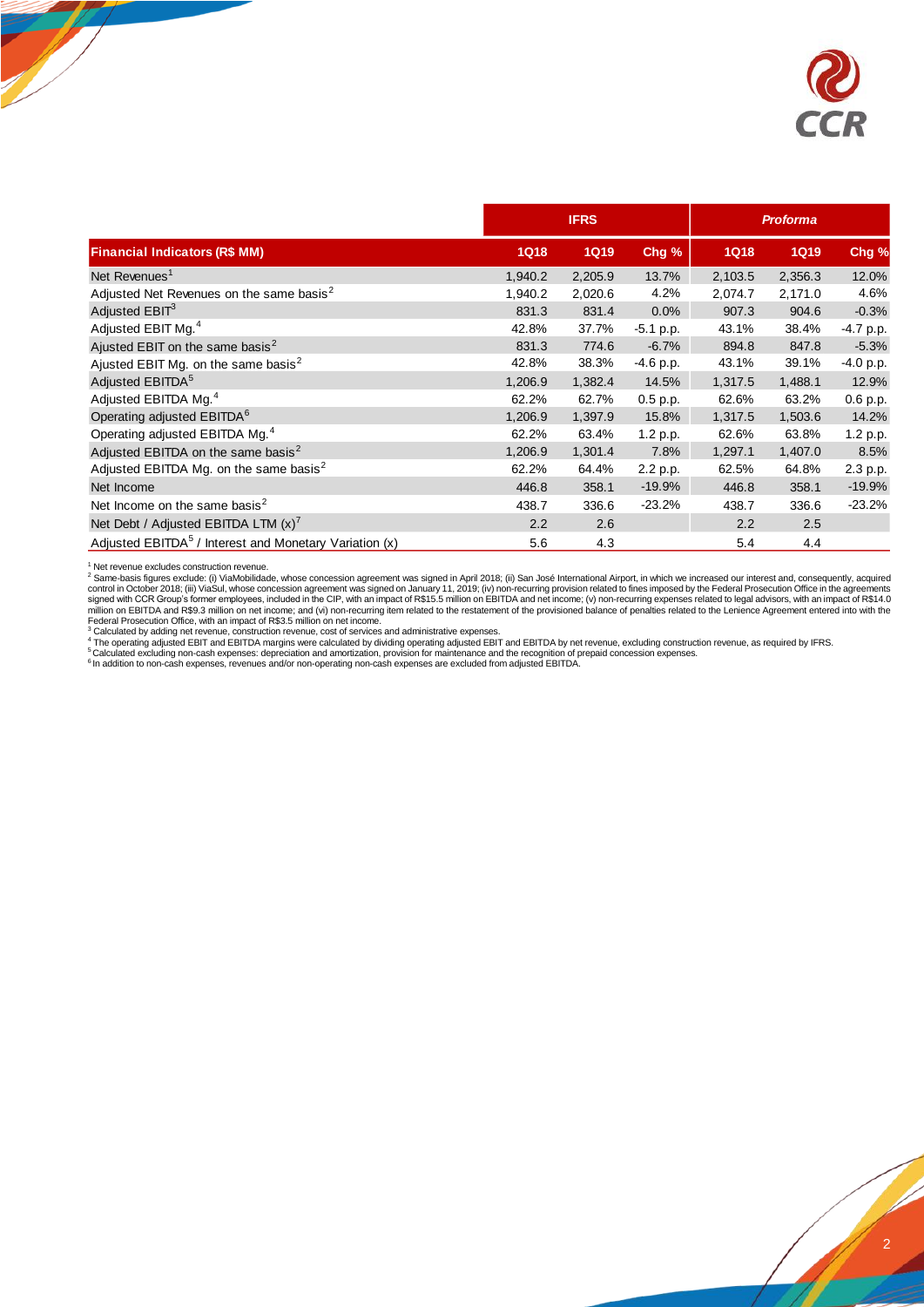

# **IFRS Gross Revenue (excluding construction revenue)**

| <b>Toll Gross Revenue (R\$ 000)</b> | 1Q18      | <b>1Q19</b> | Chg %       |
|-------------------------------------|-----------|-------------|-------------|
| AutoBAn                             | 528,943   | 529,174     | 0.0%        |
| <b>NovaDutra</b>                    | 325,033   | 341,594     | 5.1%        |
| RodoNorte                           | 199,420   | 195,874     | $-1.8%$     |
| ViaLagos                            | 36,011    | 39,029      | 8.4%        |
| <b>ViaOeste</b>                     | 255,818   | 240,346     | $-6.0%$     |
| RodoAnel Oeste                      | 66,327    | 65,819      | $-0.8%$     |
| <b>SPVias</b>                       | 160,241   | 169,757     | 5.9%        |
| <b>MSVia</b>                        | 71,755    | 72,932      | 1.6%        |
| ViaSul                              |           | 25,471      | n.m.        |
| <b>Total</b>                        | 1,643,548 | 1,679,996   | 2.2%        |
| % of Total Revenues                 | 77.6%     | 70.1%       | $-7.5$ p.p. |

| <b>Ancillary Gross Revenue<sup>1</sup></b> | 1018   | 1019   | Chg %      |
|--------------------------------------------|--------|--------|------------|
| <b>Total Ancillary Gross Revenue</b>       | 26.424 | 31.107 | 17.7%      |
| % of Total Revenues                        | 1.2%   | 1.3%   | $0.1$ p.p. |

| <b>Other Gross Revenues</b>            | 1Q18                         | <b>1Q19</b> | Chg %    |
|----------------------------------------|------------------------------|-------------|----------|
| Barcas <sup>1</sup>                    | 32,255                       | 34,287      | 6.3%     |
| Curaçao                                | 26,777                       | 40,718      | 52.1%    |
| Metro Bahia <sup>1</sup>               | 110,133                      | 134,346     | 22.0%    |
| Samm                                   | 24,543                       | 26,049      | 6.1%     |
| <b>BH</b> Airport                      | 72,576                       | 74,824      | 3.1%     |
| <b>TAS</b>                             | 57,574                       | 77,603      | 34.8%    |
| ViaQuatro <sup>1</sup>                 | 124,528                      | 134,153     | 7.7%     |
| ViaMobilidade                          | $\qquad \qquad \blacksquare$ | 90,463      | n.m.     |
| San José (Aeris)                       |                              | 71,439      | n.m.     |
| <b>Total</b>                           | 448,386                      | 683,882     | 52.5%    |
| % of Total Revenues                    | 21.2%                        | 28.6%       | 7.4 p.p. |
| <b>Total Operational Gross Revenue</b> | 2,118,358                    | 2.394.985   | 13.1%    |

'Includes ancillary revenues. A portion of Metrô Bahia's 1Q18 and1Q19 revenues does not come from tariffs and refers to the booking<br>of financial assets (reversal of the present value adjustment). This non-tariff revenue

The share of electronic payment in toll revenues increased by 0.1 p.p. in 1Q19, to 67.5% of the total.

Gross revenue of the jointly-owned subsidiaries recorded under equity income is shown below, as additional information.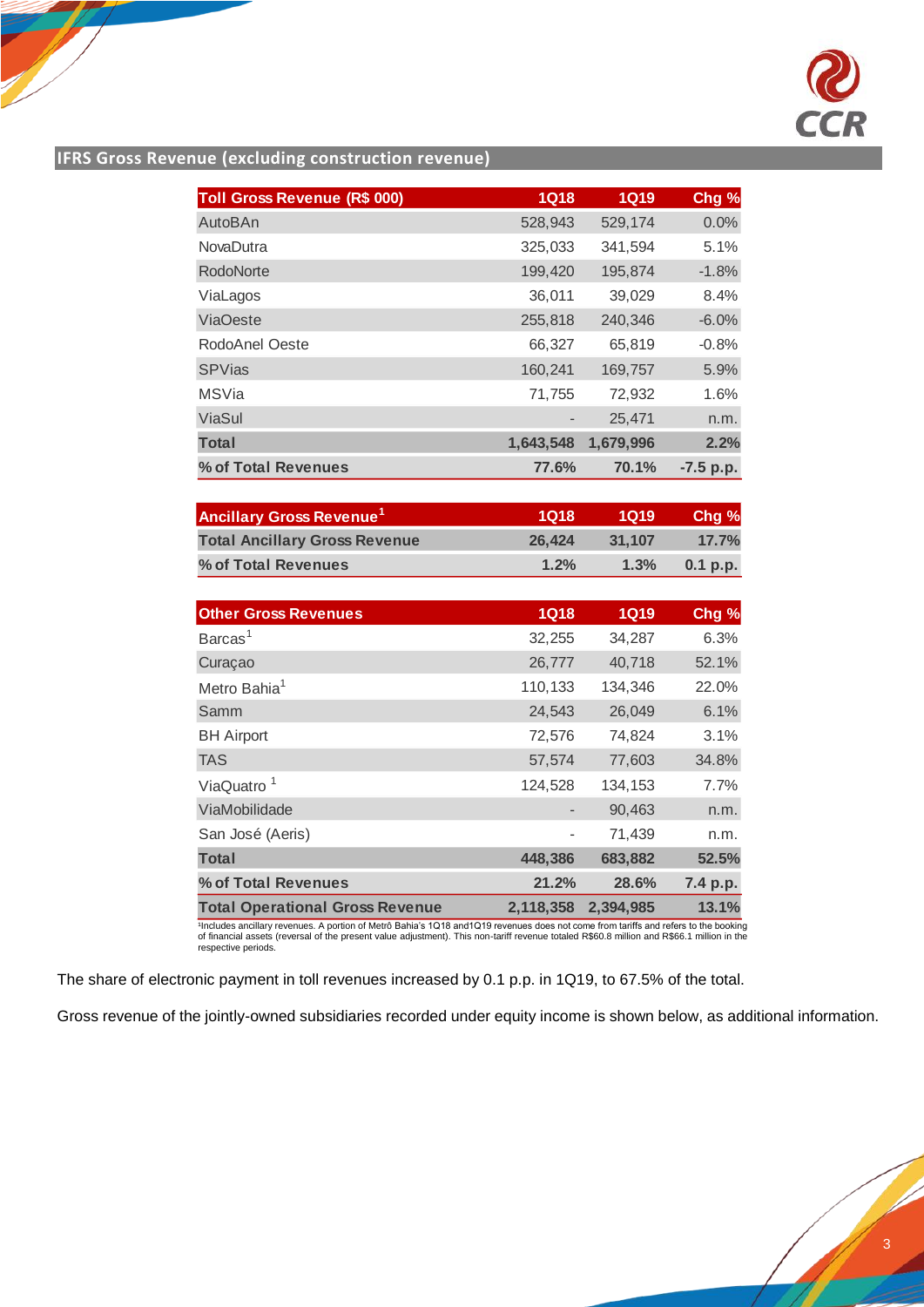

| <b>Gross Operating Revenue of Jointly</b><br><b>Controlled Companies<sup>1</sup></b> | <b>1Q18</b> | <b>1Q19</b> | Chg %   |
|--------------------------------------------------------------------------------------|-------------|-------------|---------|
| Renovias                                                                             | 43,639      | 43.455      | $-0.4%$ |
| Quito (Quiport)                                                                      | 67,305      | 80,513      | 19.6%   |
| VLT <sup>2</sup>                                                                     | 9.597       | 10.223      | 6.5%    |
| ViaRio                                                                               | 20,833      | 24.640      | 18.3%   |
| Total <sup>3</sup>                                                                   | 141,374     | 158,831     | 12.3%   |

1 - Proportional interest including ancillary revenue and excluding construction revenue.<br>2 - Part of VLT's revenue does not come from tariffs and refers to the booking of returns on financial assets. This non-tariff reven

# **Traffic**

| <b>Concessionaires Performance</b>                           | <b>1Q18</b> | <b>1Q19</b> | Chg %   |
|--------------------------------------------------------------|-------------|-------------|---------|
| Traffic - Equivalent Vehicles <sup>1</sup>                   |             |             |         |
| AutoBAn                                                      | 65,222,888  | 62,950,455  | $-3.5%$ |
| NovaDutra                                                    | 31,674,889  | 31,180,277  | $-1.6%$ |
| RodoNorte                                                    | 23,225,397  | 21,229,071  | $-8.6%$ |
| ViaLagos <sup>2</sup>                                        | 2,443,720   | 2,455,443   | 0.5%    |
| <b>ViaOeste</b>                                              | 29,762,905  | 27,738,291  | $-6.8%$ |
| RodoAnel Oeste                                               | 33,239,403  | 32,980,464  | $-0.8%$ |
| SPVias <sup>2</sup>                                          | 15,802,764  | 16,062,637  | 1.6%    |
| <b>MSVia</b>                                                 | 10,939,753  | 11,067,413  | 1.2%    |
| ViaSul                                                       |             | 5,809,316   | n.m.    |
| Consolidated <sup>3</sup>                                    | 242,074,624 | 239,211,658 | $-1.2%$ |
|                                                              |             |             |         |
| Average Toll Paid (in R\$ / Equivalent Vehicle) <sup>4</sup> |             |             |         |
| AutoBAn                                                      | 8.11        | 8.41        | 3.7%    |
| NovaDutra                                                    | 10.26       | 10.96       | 6.8%    |
| RodoNorte                                                    | 8.59        | 9.23        | 7.5%    |
| ViaLagos <sup>2</sup>                                        | 14.74       | 15.89       | 7.8%    |
| <b>ViaOeste</b>                                              | 8.60        | 8.66        | 0.7%    |
| RodoAnel Oeste                                               | 2.00        | 2.00        | 0.0%    |
| SPVias <sup>2</sup>                                          | 10.14       | 10.57       | 4.2%    |
| <b>MSVia</b>                                                 | 6.56        | 6.59        | 0.5%    |
| ViaSul                                                       |             | 4.38        | n.m.    |
| Consolidated $3$                                             | 6.79        | 7.02        | 3.4%    |
|                                                              |             |             |         |
| Additional information - Renovias and ViaRio <sup>5</sup>    | <b>1Q18</b> | <b>1Q19</b> | Chg %   |
| Traffic - Equivalent Vehicles <sup>1</sup>                   |             |             |         |
| Renovias                                                     | 5,379,212   | 5,253,281   | $-2.3%$ |
| Via $Rio2$                                                   | 2,886,545   | 3,336,186   | 15.6%   |
| Average Toll Paid (in R\$ / Equivalent Vehicle) <sup>4</sup> |             |             |         |
| Renovias                                                     | 7.55        | 7.81        | 3.4%    |

ViaRio $^2$  7.22 7.36 1.9% من 1.9% 7.22 7.36 7.9% 7.22 7.36 7.9%

1 - Vehicle Equivalents is a measure calculated by adding heavy vehicles (commercial vehicles such as trucks and buses), multiplied by the number of axles charged, to light vehicles. One light vehicle is equivalent to one

costs. 4 - The average tariff is calculated by dividing toll revenue by the total number of vehicle equivalents of each concessionaire and the consolidated figure. 5 - The number of Renovias' and ViaRio's vehicle equivalents refers to the 40% and 66.66% interests, respectively. Toll collection in ViaRio loops

began on February 15, 2018.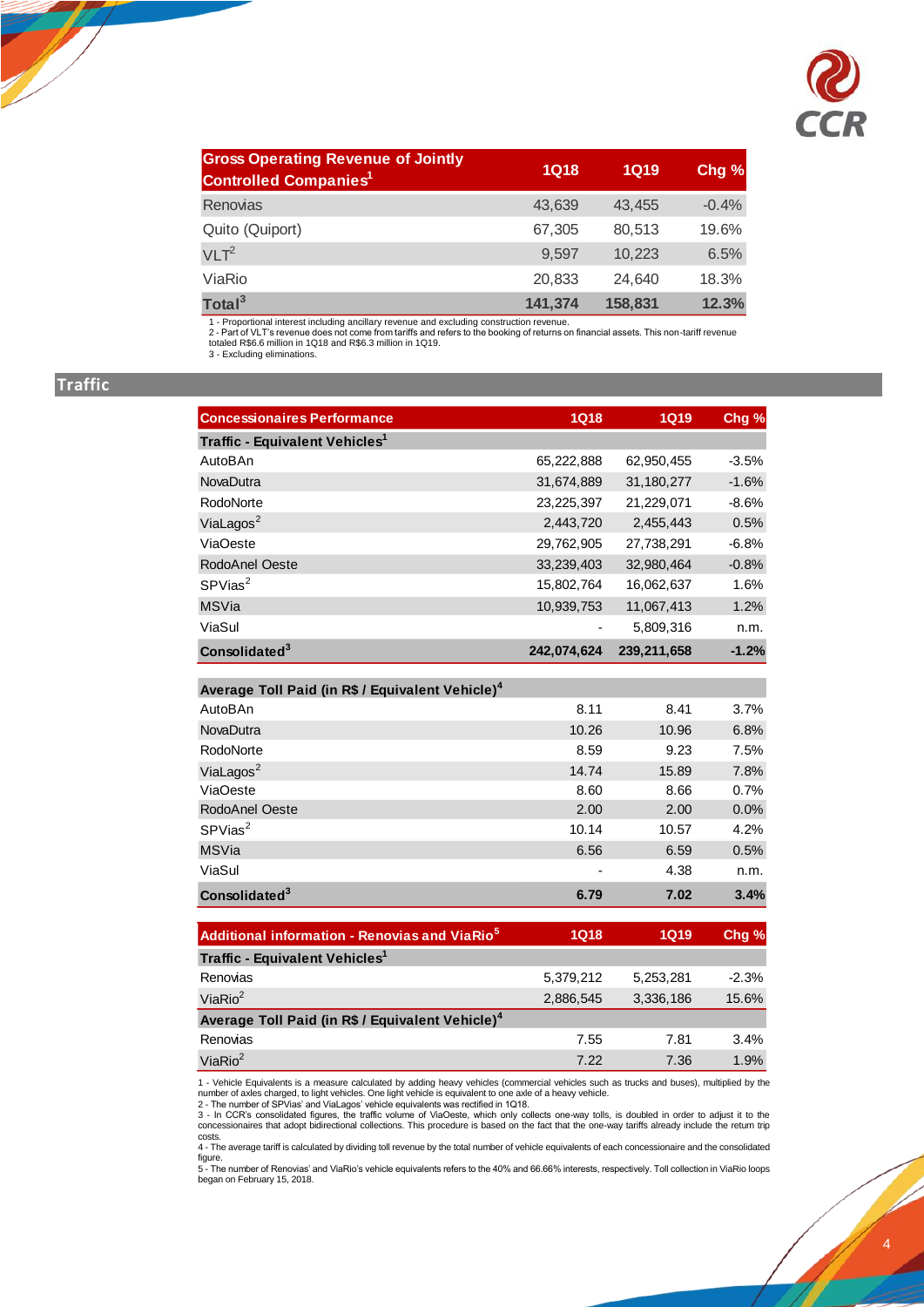

On May 27, 2018, Executive Decree 833 (MP 833) was issued, exempting suspended axles of empty trucks from the collection of charges. This was one of the truck drivers' demands during the strike that happened in May.

As a result, toll collection for suspended axles was discontinued at RodoNorte, ViaLagos and ViaRio as of May 28 and at AutoBAn, RodoAnel Oeste, Renovias, SPVias and ViaOeste as of May 31.

In São Paulo state, Resolution SLT 4, of May 30, 2018, revoked Resolution SLT 4, of July 22, 2013, which authorized toll collection for suspended axles in the state.

Excluding the effects of the suspended axle exemption and ViaSul, CCR's consolidated traffic increased by 0.9% in 1Q19 over 1Q18. Including our share in Renovias and ViaRio, traffic increased by 1.0%.

The suspended axle exemption caused a loss in toll revenue (including Renovias and ViaRio) of approximately R\$74.2 million in 1Q19 and R\$250.3 million since the beginning of the exemption.

However, it is worth noting that suspended axle exemption is subject to the economic and financial balance of the agreements, and the forms of compensation are being discussed with the Granting Authority.

NovaDutra and MSVia were not affected, as the suspended axle exemption has been effective for these highways as of April 2015, following the enactment and publication of the Truck Drivers' Law. The recovery of the contractual balance regarding this exemption has already been incorporated into these agreements.

|                                               |                | <b>1Q18</b>       | <b>1Q19</b> |                   |  |
|-----------------------------------------------|----------------|-------------------|-------------|-------------------|--|
| <b>Equivalent Vehicles</b>                    | Light          | <b>Commercial</b> | Light       | <b>Commercial</b> |  |
| AutoBAn                                       | 47.1%          | 52.9%             | 48.9%       | 51.1%             |  |
| <b>NovaDutra</b>                              | 37.1%          | 62.9%             | 36.2%       | 63.8%             |  |
| RodoNorte                                     | 23.2%          | 76.8%             | 26.0%       | 74.0%             |  |
| ViaLagos                                      | 84.1%          | 15.9%             | 84.0%       | 16.0%             |  |
| <b>ViaOeste</b>                               | 57.5%          | 42.5%             | 60.9%       | 39.1%             |  |
| <b>Renovias</b>                               | 54.8%          | 45.2%             | 56.7%       | 43.3%             |  |
| RodoAnel Oeste                                | 53.7%          | 46.3%             | 56.6%       | 43.4%             |  |
| SPVias                                        | 33.2%          | 66.8%             | 32.9%       | 67.1%             |  |
| <b>MSVia</b>                                  | 23.5%          | 76.5%             | 23.2%       | 76.8%             |  |
| ViaRio                                        | 88.9%          | 11.1%             | 91.8%       | 8.2%              |  |
| ViaSul                                        | $\blacksquare$ |                   | 61.6%       | 38.4%             |  |
| <b>CCR</b> proforma <sup>1</sup> Consolidated | 46.6%          | 53.4%             | 48.8%       | 51.2%             |  |

**Traffic at Concessionaires – Mix Breakdown**

1 - Includes Renovias' and ViaRio's traffic.

#### **1Q19 Traffic Analysis**

In order to ensure a better understanding of traffic growth in the CCR Group's concessionaires, calendar effects have to be taken into consideration. In other words, when calculating year-on-year growth between periods (months, quarters, years), we exclude the impact produced by differences in the number of business days, weekends or holidays from each traffic category analyzed. This methodology aims to normalize days affected by holidays and ensure that the period at hand has the same number of business days and weekends as the comparison base.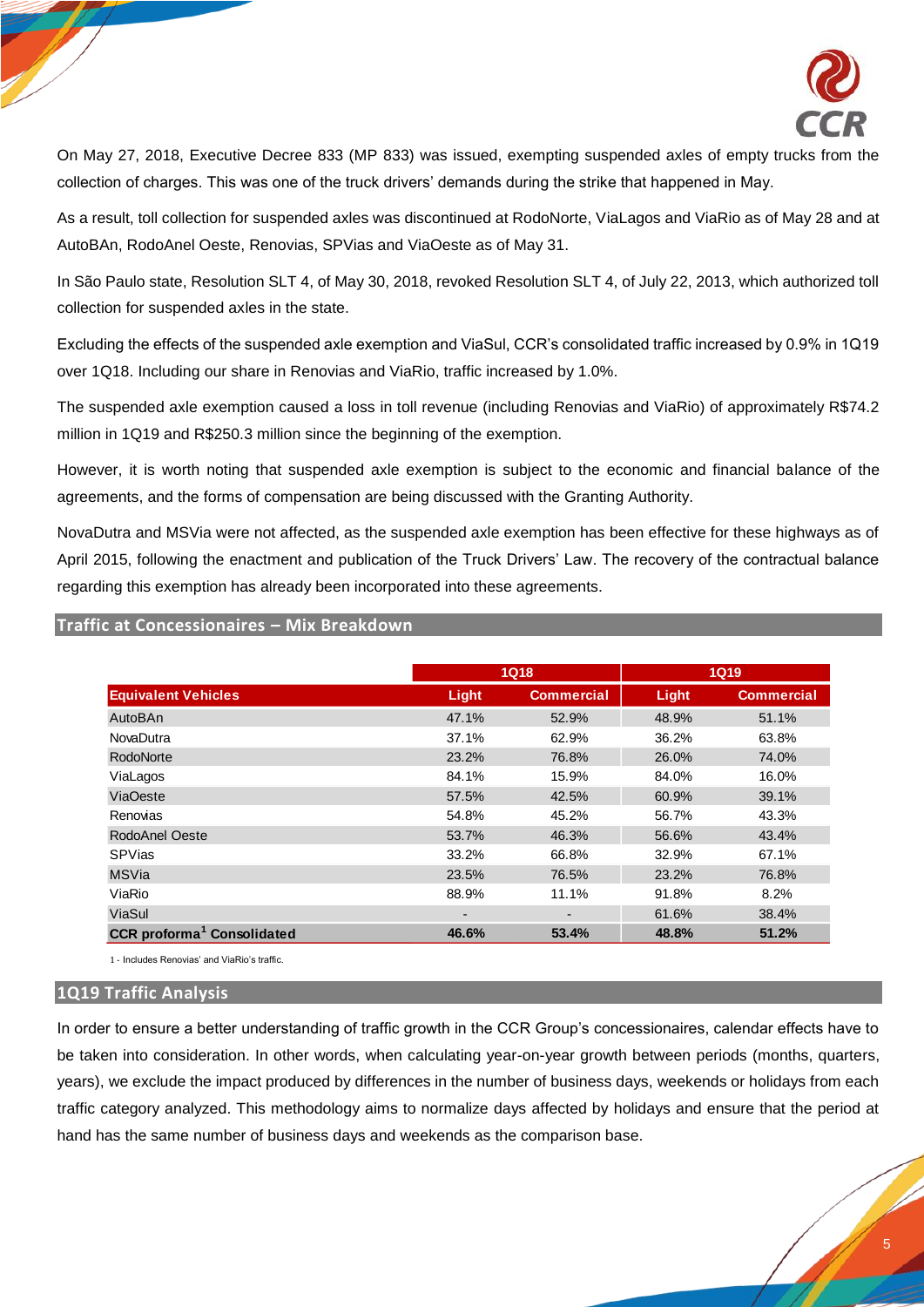

|                       |                        | <b>Light Vehicles</b>                         |              |                        | <b>Commercial Vehicles</b>                    |              |
|-----------------------|------------------------|-----------------------------------------------|--------------|------------------------|-----------------------------------------------|--------------|
| <b>Concessionaire</b> | <b>Calendar Effect</b> | <b>Economic Activity</b><br>and Other Factors | <b>Total</b> | <b>Calendar Effect</b> | <b>Economic Activity</b><br>and Other Factors | <b>Total</b> |
| AutoBAn               | $-1.1%$                | 1.4%                                          | 0.3%         | $-1.2%$                | $-5.6%$                                       | $-6.8%$      |
| <b>NovaDutra</b>      | $-1.3%$                | $-2.6%$                                       | $-3.9%$      | $-1.4%$                | 1.2%                                          | $-0.2%$      |
| <b>ViaOeste</b>       | $-1.3%$                | 0.0%                                          | $-1.3%$      | $-1.3%$                | $-13.1%$                                      | $-14.4%$     |
| RodoNorte             | $-1.4%$                | 3.7%                                          | 2.3%         | $-0.1%$                | $-11.8%$                                      | $-11.9%$     |
| ViaLagos              | $-2.3%$                | 2.9%                                          | 0.6%         | $-1.2%$                | 0.9%                                          | $-0.3%$      |
| Renovias              | $-1.7%$                | 2.9%                                          | 1.2%         | $-1.8%$                | $-4.8%$                                       | $-6.6%$      |
| RodoAnel Oeste        | $-0.9%$                | 5.4%                                          | 4.5%         | $-1.1%$                | $-5.7%$                                       | $-6.8%$      |
| SPVias                | $-2.2%$                | 3.0%                                          | 0.8%         | $-1.0%$                | 3.0%                                          | 2.0%         |
| <b>MSVia</b>          | $-0.6%$                | 0.7%                                          | 0.1%         | 0.4%                   | 1.1%                                          | 1.5%         |
| ViaRio                | $-2.7%$                | 18.9%                                         | 16.2%        | $-1.3%$                | 10.6%                                         | 9.3%         |
| $CCR (*)$             | $-1.3%$                | 2.1%                                          | 0.8%         | $-1.0%$                | $-5.7%$                                       | $-6.7%$      |

(\*) Includes traffic of Renovias and ViaRio, whose results are recorded under equity method only.

## **Urban Mobility**

|                                  |             | <b>ViaQuatro</b> |       |             | Metrô Bahia |                  |             | <b>VLT</b>  |       |                          | ViaMobilidade |       |            | <b>Total</b>           |       |
|----------------------------------|-------------|------------------|-------|-------------|-------------|------------------|-------------|-------------|-------|--------------------------|---------------|-------|------------|------------------------|-------|
| <b>Transported</b><br>passengers | <b>1Q18</b> | 1Q19             | Chg % | <b>1Q18</b> | <b>1Q19</b> | Chg %            | <b>1Q18</b> | <b>1Q19</b> | Chg % | <b>1Q18</b>              | 1Q19          | Chg % | 1Q18       | <b>1Q19</b>            | Chg % |
| <b>Integrated Passengers</b>     | 46.517.547  | 48.237.294       | 3.7%  |             |             |                  |             |             |       |                          |               |       | 46,517,547 | 48,237,294             | 3.7%  |
| <b>Exclusive Passengers</b>      | 4.869.275   | 5,298,432        | 8.8%  |             |             |                  |             |             |       | $\overline{\phantom{0}}$ |               |       | 4,869,275  | 5,298,432              | 8.8%  |
| <b>Total</b>                     | 51,386,822  | 53,535,726       | 4.2%  | 19.205.251  | 24.760.846  | 28.9%            | 3,990,846   | 5,126,773   | 28.5% |                          | 37,077,068    | n.m.  |            | 74,582,919 120,500,413 | 61.6% |
| <b>Average daily</b><br>demand   | <b>1Q18</b> | 1Q19             | Chg % | <b>1Q18</b> | <b>1Q19</b> | Chg <sub>%</sub> | <b>1Q18</b> | <b>1Q19</b> | Chg % | <b>1Q18</b>              | <b>1Q19</b>   | Chg % | 1Q18       | <b>1Q19</b>            | Chg % |
| Weekday                          | 707.300     | 731,566          | 3.4%  | 246.245     | 319,718     | 29.8%            | 57,921      | 77,888      | 34.5% |                          | 510.690       | n.m.  | 1,011,466  | 1,639,862              | 62.1% |
| Saturday                         | 388.526     | 399,177          | 2.7%  | 165.120     | 215.101     | 30.3%            | 20,567      | 23.736      | 15.4% | $\overline{\phantom{a}}$ | 284.594       | n.m.  | 574.213    | 922.608                | 60.7% |
| Sunday                           | 199.476     | 249,772          | 25.2% | 87,730      | 115,585     | 31.8%            | 13,296      | 13,543      | 1.9%  |                          | 160,169       | n.m.  | 300.502    | 539,069                | 79.4% |

**ViaQuatro** - The number of passengers transported was positively impacted by the opening of the Oscar Freire and Morumbi stations on April 4, 2018 and October 27, 2018, respectively.

**Metrô Bahia** - The increase in demand was due to the opening of the Aeroporto station on April 26, 2018, totaling 20 stations operating along 33.4 kilometers.

**ViaMobilidade** - On August 4, 2018, Line 5 began operating, with 12 stations, between Capão Redondo and Moema. On August 31, 2018, the AACD Servidor station was opened. On September 28, 2018, another three stations began operating: Hospital São Paulo, Chácara Klabin and Santa Cruz. Campo Belo, the last station of Line 5, began operating on April 8, 2019.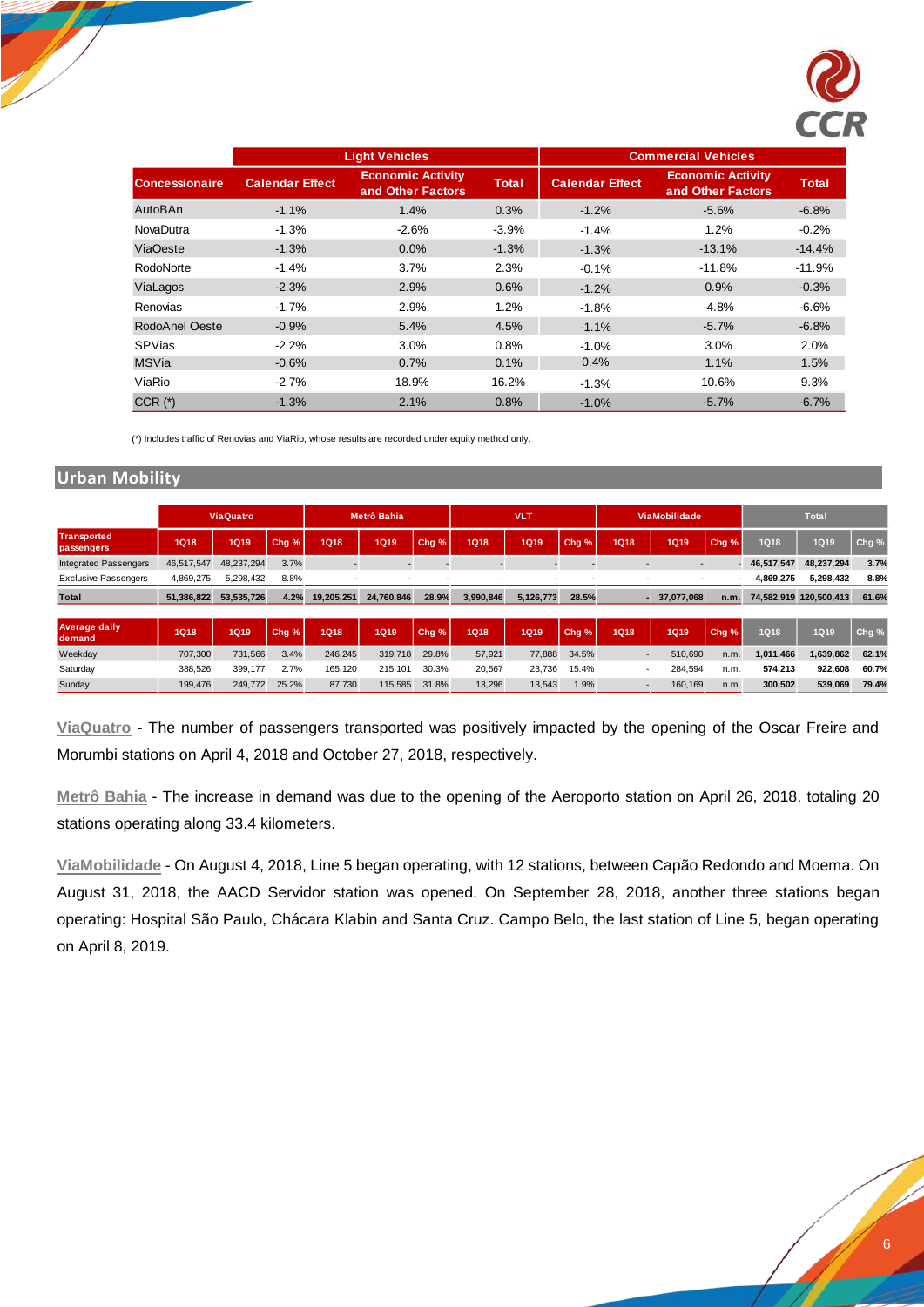

#### **Barcas**

| <b>Lines</b>                      |                   |           |             | <b>Number of Passengers</b> |         |
|-----------------------------------|-------------------|-----------|-------------|-----------------------------|---------|
| <b>Route</b>                      | <b>Miles/Trip</b> | Fare      | <b>1Q18</b> | <b>1Q19</b>                 | Chg %   |
| Rio - Niterói                     | 2.7               | R\$ 6.30  | 3,839,685   | 3,880,380                   | 1.1%    |
| Rio - Charitas                    | 4.4               | R\$ 17.60 | 362,659     | 379,044                     | 4.5%    |
| Rio - Paquetá                     | 10.7              | R\$ 6.30  | 410,267     | 397.867                     | $-3.0%$ |
| Rio - Cocotá                      | 7.4               | R\$ 6.30  | 122.698     | 130.697                     | 6.5%    |
| Angra - Ilha Grande - Mangaratiba | 26.0              | R\$ 16.70 | 53.129      | 56.051                      | 5.5%    |
| <b>Total</b>                      |                   |           | 4,788,438   | 4,844,039                   | 1.2%    |

The changes were chiefly due to (i) the opening of the Charitas x Cafubá Tunnel, which reduced travel time from Niterói to the station, increasing demand in the Rio-Charitas Line; (ii) weather conditions that favored tourism in Angra, Ilha Grande and Mangaratiba.

#### **Airports**

## **International Airports (100% operating data)**

|                                                   |             | <b>Quito International Airport</b> |                  |             | San José International Airport |       |             | <b>Curacao International Airport</b> |         |
|---------------------------------------------------|-------------|------------------------------------|------------------|-------------|--------------------------------|-------|-------------|--------------------------------------|---------|
| <b>Total Passengers</b><br>(Boarding '000)        | <b>1Q18</b> | <b>1Q19</b>                        | Chg %            | <b>1Q18</b> | <b>1Q19</b>                    | Chg % | <b>1Q18</b> | <b>1Q19</b>                          | Chg %   |
| International                                     | 281         | 286                                | 1.8%             | 707         | 747                            | 5.7%  | 124         | 142                                  | 14.5%   |
| Domestic                                          | 320         | 332                                | 3.8%             | ٠           |                                | ۰     | 34          | 33                                   | $-2.9%$ |
| <b>Total</b>                                      | 601         | 618                                | 2.8%             | 707         | 747                            | 5.7%  | 158         | 175                                  | 10.8%   |
| Total ATM <sup>1</sup><br>(Takeoffs) <sup>2</sup> | <b>1Q18</b> | <b>1Q19</b>                        | Chg <sub>%</sub> | <b>1Q18</b> | <b>1Q19</b>                    | Chg % | <b>1Q18</b> | <b>1Q19</b>                          | Chg %   |
| <b>Total</b>                                      | 6.991       | 7.557                              | 8.1%             | 11.419      | 12.095                         | 5.9%  | 3,450       | 4,078                                | 18.2%   |
| <b>Total MTOW</b><br>('000 per ton) $3$           | <b>1Q18</b> | <b>1Q19</b>                        | Chg %            | <b>1Q18</b> | <b>1Q19</b>                    | Chg % | <b>1Q18</b> | <b>1Q19</b>                          | Chg %   |
| $-1$                                              | $\sim$      | 0.00                               | $\overline{A}$   | $-70$       | 0.4F                           | 0.001 | $4 - 4$     | $\sqrt{2}$                           | 0.001   |

1 - International and domestic ATMs generate revenue at Quito Airport. At San José and Curaçao airports, none of the ATMs generates revenue.<br>2 - Air Traffic Movement.<br>3 - Maximum Takeoff Weight. **Total 682 689 1.0% 579 615 6.2% 174 190 9.2%**

|                                   |             |                                             |             | Quito International Airport <sup>1</sup> |                                            |                          |
|-----------------------------------|-------------|---------------------------------------------|-------------|------------------------------------------|--------------------------------------------|--------------------------|
|                                   |             | <b>International</b>                        |             | <b>Domestic</b>                          |                                            | <b>Cargo</b>             |
| <b>Average rates in US\$</b>      | <b>1Q18</b> | <b>1Q19</b>                                 | <b>1Q18</b> | <b>1Q19</b>                              | <b>1Q18</b><br>18.6<br><b>1Q18</b><br>15.6 | <b>1Q19</b>              |
| Boarding/PAX                      | 49.0        | 50.0                                        | 13.6        | 13.7                                     |                                            | $\overline{a}$           |
| Use of infraestructure/ton        | 23.7        | 23.4                                        | 4.5         | 4.9                                      |                                            | 19.6                     |
| Boarding bridges/ATM <sup>3</sup> | 265.3       | 279.0                                       | 444.9       | 520.1                                    |                                            | $\overline{\phantom{a}}$ |
|                                   |             | San José International Airport <sup>2</sup> |             |                                          | <b>Curacao International Airport</b>       |                          |
|                                   |             | <b>International</b>                        |             | <b>International</b>                     |                                            | <b>Domestic</b>          |
| <b>Average rates in US\$</b>      | <b>1Q18</b> | <b>1Q19</b>                                 | <b>1Q18</b> | <b>1Q19</b>                              |                                            | <b>1Q19</b>              |
| Boarding/PAX                      | 23.5        | 29.3                                        | 37.8        | 41.8                                     |                                            | 14.5                     |
| Use of infraestructure/ton        | 5.6         | 5.0                                         | 5.2         | 7.5                                      | 5.2                                        | 7.5                      |
|                                   |             |                                             |             |                                          |                                            |                          |

1 - The tariff for the use of international infrastructure is the same as the tariff for cargo and others at Quito International Airport.<br>2 - Tariffs for San José International Airport do not exclude the 35.2% government i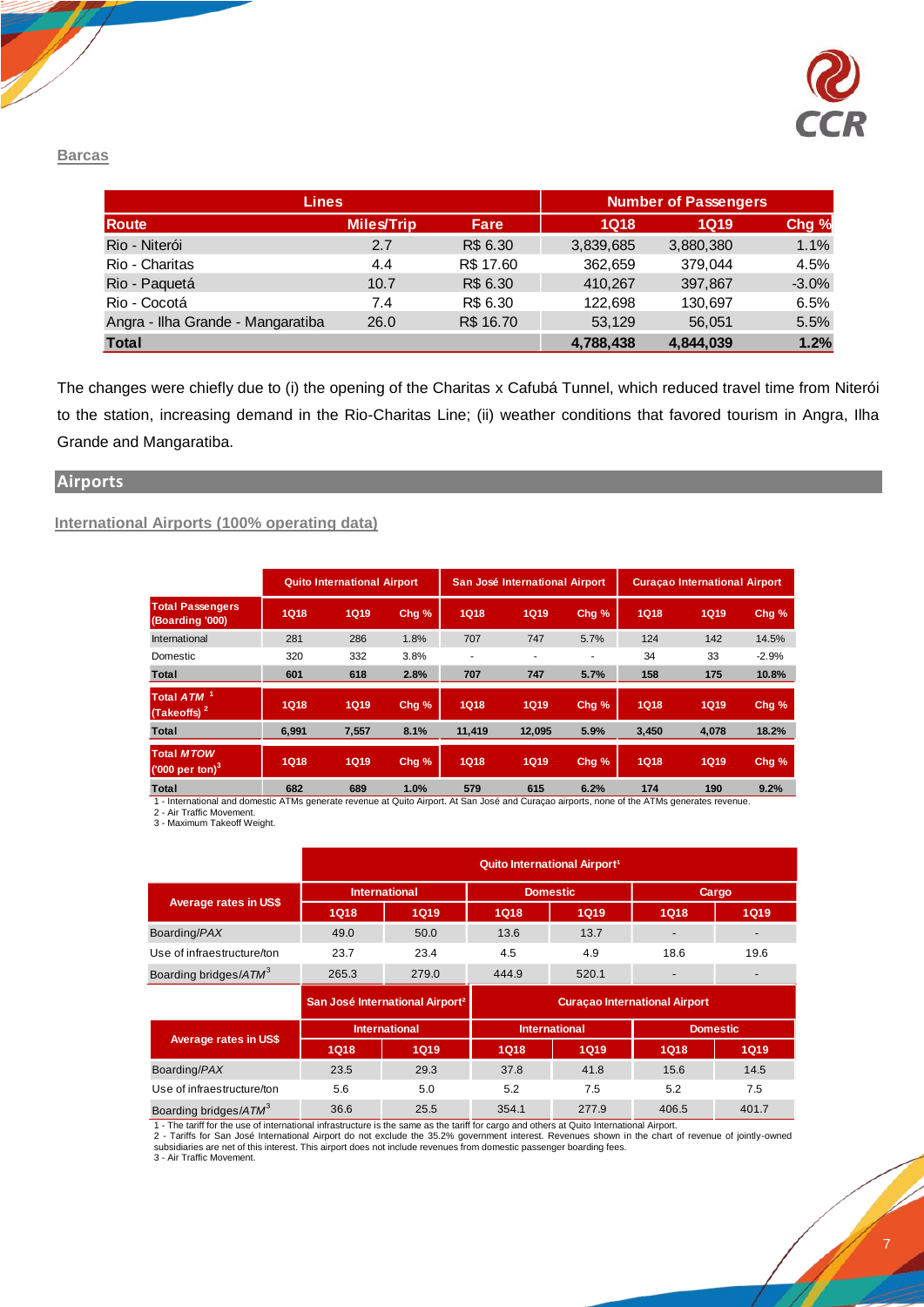

#### **1Q19 Revenue Mix**



The changes in the operating data presented above were chiefly due to the following factors:

**Quito International Airport** - Higher traffic as a consequence of increased frequency of Galápagos, Guayaquil, Avianca Cuenca and international flights, chiefly due to new Aeromexico routes. These increases positively impacted the number of ATMs and MTOWs in 1Q19.

**San José International Airport** - the number of passengers increased due to higher frequency of Spirit to Orlando and United to Chicago.

**Curaçao International Airport** - The upturn in international traffic was due to an increase in the number of KLM and Avianca flights and a new Copa route to Panama. Domestic traffic fell as a result of a decline in Insel's operations.

## **BH Airport (100% of the concessionaire)**

| <b>Total Passengers</b><br>(Boarding '000)       | 1Q18        | <b>1Q19</b> | Chg %            |
|--------------------------------------------------|-------------|-------------|------------------|
| International                                    | 81          | 60          | $-25.9%$         |
| Domestic                                         | 1,210       | 1,258       | 4.0%             |
| <b>Total</b>                                     | 1,291       | 1,318       | 2.1%             |
| <b>Total MTOW</b><br>('000 per ton) <sup>2</sup> | <b>1Q18</b> | <b>1Q19</b> | Chg <sub>%</sub> |
| International                                    | 57          | 41          | $-28.1%$         |
| Domestic                                         | 668         | 711         | 6.4%             |
| <b>Total</b>                                     | 725         | 752         | 3.7%             |

| <b>Total Passengers</b><br>(Boarding '000) | <b>1Q18</b> | <b>1Q19</b> | Chq %    | <b>Total ATM</b><br>(Landing in<br>$units)^1$ | <b>1Q18</b> | <b>1Q19</b>    | Chg % |
|--------------------------------------------|-------------|-------------|----------|-----------------------------------------------|-------------|----------------|-------|
| International                              | 81          | 60          | $-25.9%$ | International                                 | 395         | 359            |       |
|                                            | 1.210       | 1.258       | 4.0%     | Domestic                                      | 11,662      | 12,213         |       |
|                                            | 1,291       | 1,318       | 2.1%     | <b>Total</b>                                  | 12,057      | 12,572         |       |
| ('000 per ton) <sup>2</sup>                | <b>1Q18</b> | <b>1Q19</b> | Chg %    | Cargo<br>('000 per ton)                       | <b>1Q18</b> | <b>1Q19</b>    | Chg % |
|                                            | 57          | 41          | $-28.1%$ | Importation                                   | 2           | $\overline{2}$ |       |
|                                            | 668         | 711         | 6.4%     | Exportation                                   |             | 1              |       |
|                                            | 725         | 752         | 3.7%     | <b>Total</b>                                  | 3           | 3              |       |

1 - Air Traffic Movement (does not generate revenue at BH Airport).<br><sup>2</sup> - Maximum Takeoff Weight.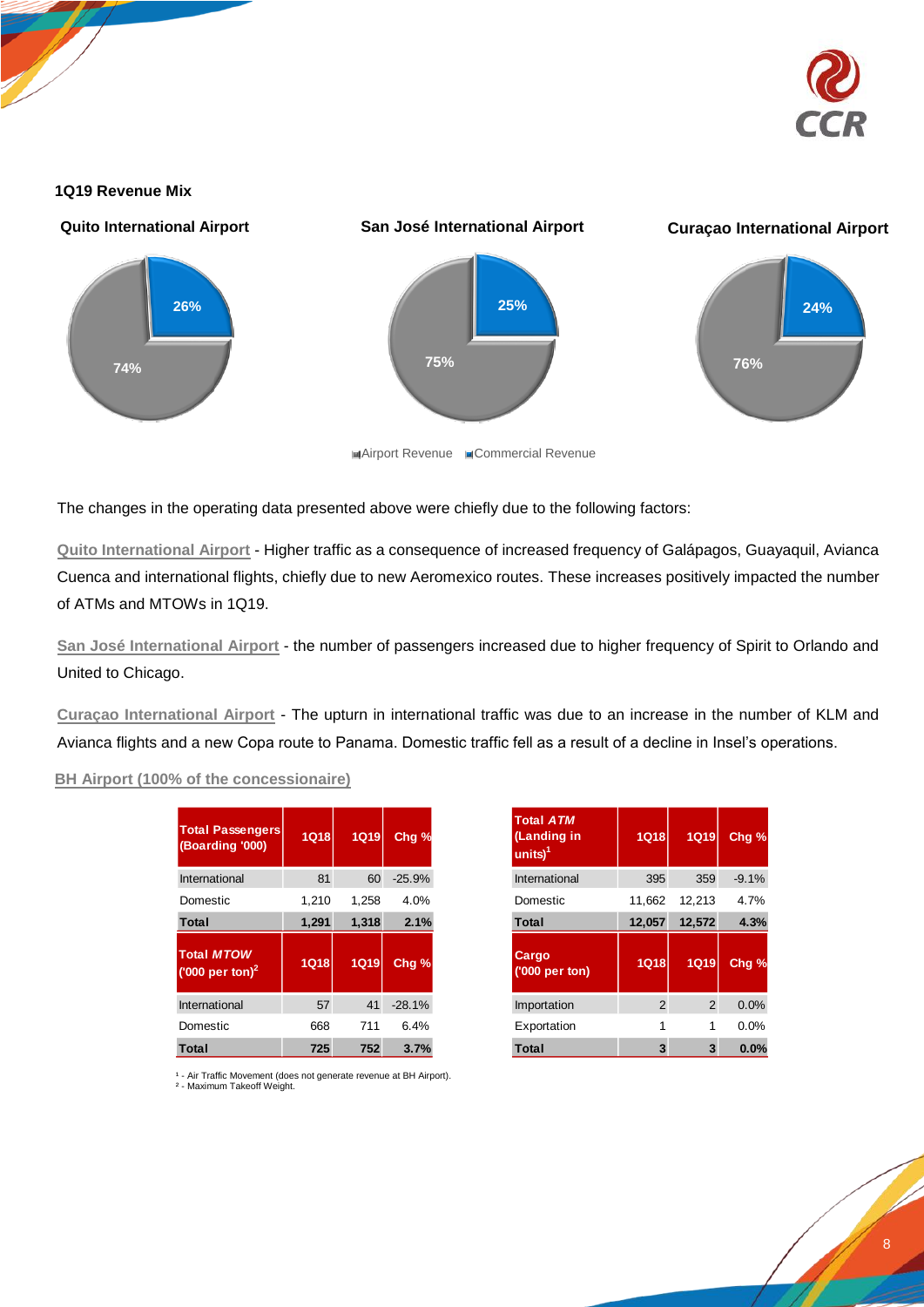

## **1Q19 Revenue Mix**

|      |             | <b>Domestic</b>      |      |  |
|------|-------------|----------------------|------|--|
| 1Q18 | <b>1Q19</b> | <b>1Q18</b>          | 1Q19 |  |
| 51.6 | 53.4        | 24.3                 | 24.7 |  |
| 67.3 | 58.2        | 10.9                 | 10.5 |  |
|      |             | <b>International</b> |      |  |

|                            |         | Import/ Export |
|----------------------------|---------|----------------|
| Average rates in R\$ / ton | 1Q18    | <b>1Q19</b>    |
| Cargo                      | 2.474.9 | 2,149.1        |



The increase in the number of domestic passengers was mainly due to the offer of Azul flights to Jericoacoara and Ribeirão Preto and new frequencies of Gol and LATAM to São Paulo. The decline in the number of international passengers was mainly due to the cancellation of American Airlines flights to Miami in August 2018 and Gol flights to Buenos Aires in March 2018.

#### **IFRS Total Costs**

Total costs moved up by 0.6% in 1Q19 from 1Q18, to R\$1,577.5 million. In the same comparison, same-basis cash costs decreased by 1.9% (consumer price index of 4.6% in the period), to R\$719.2 million.

| Costs (R\$ MM)                |             |             |           |             | <b>Same basis</b> |          |
|-------------------------------|-------------|-------------|-----------|-------------|-------------------|----------|
|                               | <b>1Q18</b> | <b>1Q19</b> | Chg %     | <b>1Q18</b> | <b>1Q19</b>       | Chg %    |
| <b>Total Costs</b>            | (1, 567.8)  | (1, 577.5)  | 0.6%      | (1, 565.0)  | (1, 399.4)        | $-10.6%$ |
| Depreciation and Amortization | (312.2)     | (445.3)     | 42.7%     | (312.2)     | (421.1)           | 34.9%    |
| <b>Anticipated Expenses</b>   | (20.4)      | (69.7)      | $-241.1%$ | (20.4)      | (69.7)            | 241.1%   |
| <b>Construction Costs</b>     | (459.0)     | (198.8)     | $-56.7%$  | (456.2)     | (153.3)           | $-66.4%$ |
| <b>Maintenance Provision</b>  | (43.0)      | (36.1)      | $-16.2%$  | (43.0)      | (36.1)            | $-16.2%$ |
| <b>Third-Party Services</b>   | (219.7)     | (277.4)     | 26.2%     | (219.7)     | (247.9)           | 12.8%    |
| <b>Concession Fee Costs</b>   | (72.0)      | (25.4)      | $-64.7%$  | (72.0)      | (24.7)            | $-65.7%$ |
| <b>Personnel Costs</b>        | (277.2)     | (326.8)     | 17.9%     | (277.2)     | (291.8)           | 5.2%     |
| <b>Other Costs</b>            | (164.3)     | (198.0)     | 20.5%     | (164.3)     | (154.8)           | $-5.8%$  |
| Cash costs                    | (733.2)     | (827.6)     | 12.9%     | (733.2)     | (719.2)           | $-1.9%$  |

Total costs = cost of services + administrative expenses + other operating expenses and revenues.

Same-basis costs exclude: (i) ViaMobilidade, whose concession agreement was signed in April 2018; (ii) San José International Airport, in which we increased our interest and, consequently, acquired control in October 2018; (iii) ViaSul, whose concession agreement was signed on January 11, 2019; (iv) non-recurring provision related to fines imposed by the Federal Prosecution Office in the agreements signed with CCR Group's former employees, included in the CIP, with an impact of R\$15.4 million on EBITDA and net income; and (v) non-recurring expenses related to legal advisors, with an impact of R\$14.0 million.

The main reasons for the year-on-year variations in 1Q19 are detailed below:

**Depreciation and Amortization:** Increase of 42.7% (R\$133.1 million). ViaMobilidade and San José Airport recorded an expense of R\$24.2 million. On the same basis, the 34.9% increase was mainly due to the completion of construction works at RodoNorte, NovaDutra and ViaOeste.

**Prepaid Expenses:** Upturn of 241.1% (R\$49.3 million), due to the beginning of recognition of prepaid concession expenses related to AutoBAn's and ViaOeste's term extension in April and March 2018, respectively.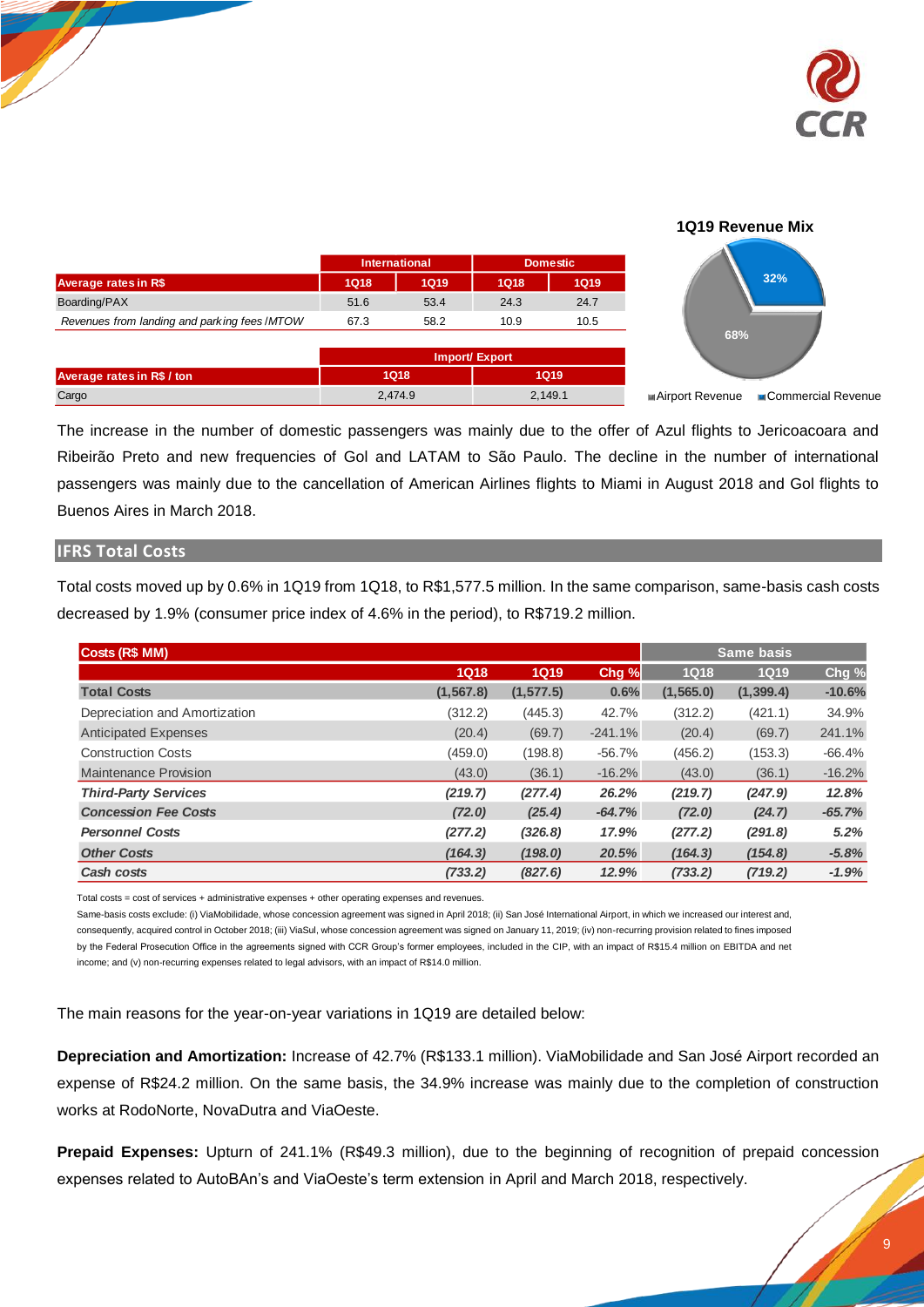

**Construction Costs:** Reduction of 56.7% (R\$260.2 million). Costs of R\$45.5 million were incurred at ViaMobilidade, San José Airport and ViaSul in 1Q19. On the same comparison basis, the 66.4% decline was chiefly due to fewer investments in Metrô Bahia, ViaQuatro and MSVia. (Please refer to the CAPEX section for information on 1Q19 investments).

**Provision for Maintenance:** The amounts were provisioned in accordance with the frequency of maintenance works, cost estimates and the corresponding calculation of present value. The decline of 16.2% (R\$6.9 million) in 1Q19 is chiefly due to lower provisions at SPVias, RodoNorte and NovaDutra, partially offset by provision increase in MSVia, as a result of the expected schedules.

**Third-Party Services**: Increase of 26.2% (R\$57.7 million). ViaMobilidade, San José Airport and ViaSul recorded expenses totaling R\$15.5 million in 1Q19. There were also non-recurring expenses of R\$14.0 million related to the CCR's legal advisors. Excluding these items, the 12.8% growth was chiefly due to the increase in AutoBAn's direct cost and routine maintenance services and higher demand for routine maintenance services in MSVia and NovaDutra.

**Concession Fees:** Reduction of 64.7% (R\$46.6 million), due to the end of payments related to the AutoBAn's and ViaOeste's fixed concession fees.

**Personnel Costs:** Increase of 17.9% (R\$49.6 million). Expenses of R\$35.1 million were incurred at ViaMobilidade, San José Airport and ViaSul in 1Q19. On the same comparison basis, the 5.2% increase was due to the collective bargaining agreement in April 2018 and the beginning of TAS's passenger service operations in Los Angeles.

**Other costs** (materials, insurance, rent, marketing, trips, electronic means of payment, fuel and other general expenses): Increase of 20.5% in 1Q19. Expenses of R\$27.7 million were incurred at ViaMobilidade, San José Airport and ViaSul. There was also the non-recurring effect due to the provision of R\$15.5 million related to fines imposed by the Federal Prosecution Office in the agreements signed with CCR Group's former employees, included in the CIP. Said fines have three semi-annual installments, the first of which to be paid as of the approval date of each employee's individual agreement. On the same comparison basis, this figure fell 5.8%.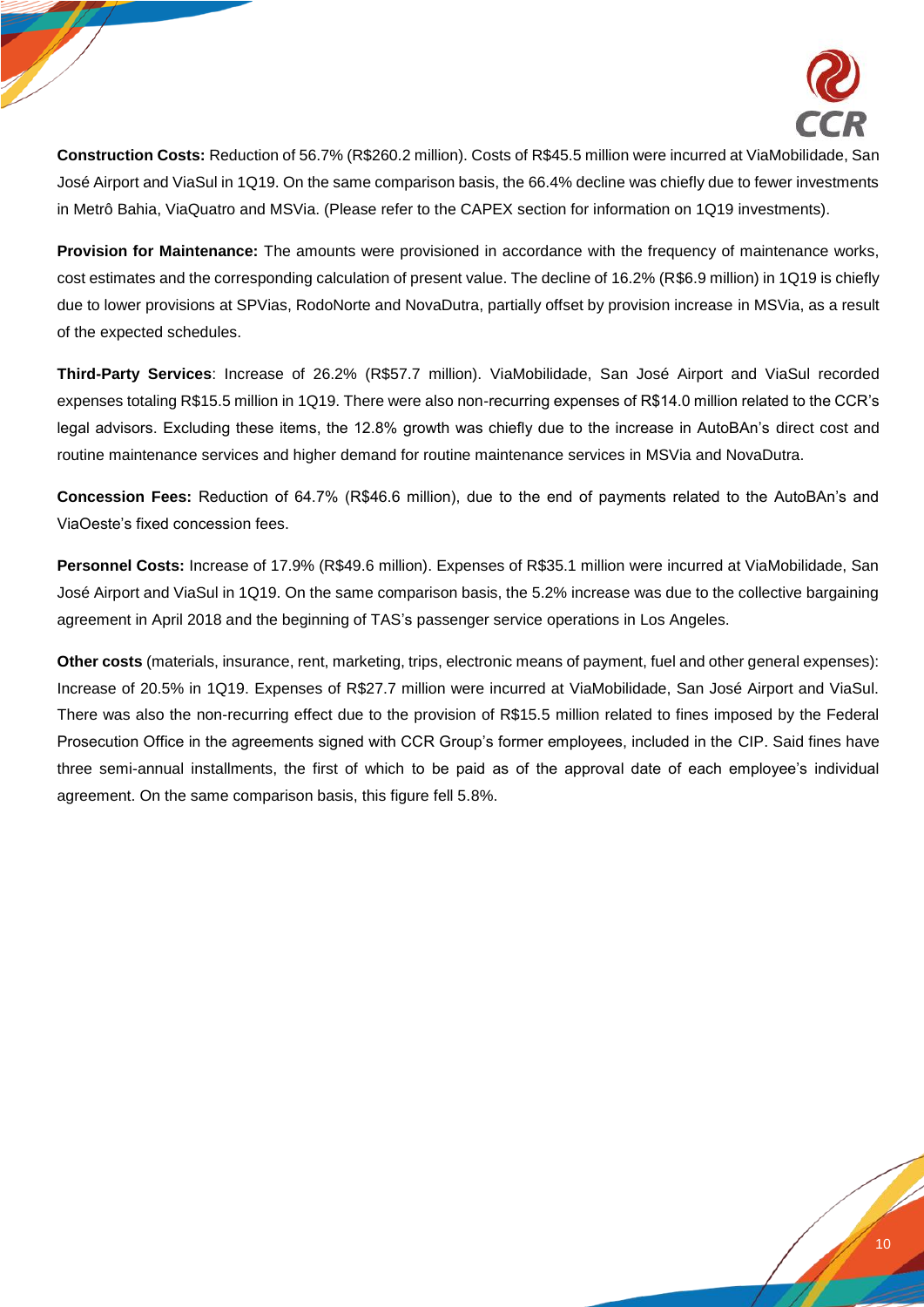

## **IFRS EBITDA**

| <b>EBITDA Reconciliation (R\$ MM)</b>              | <b>1Q18</b> | 1Q19    | Chg %    |
|----------------------------------------------------|-------------|---------|----------|
| <b>Net Income</b>                                  | 446.8       | 358.1   | $-19.9%$ |
| (+) Income Tax and Social Contribution             | 236.2       | 202.8   | $-14.1%$ |
| (+) Net Financial Results                          | 186.7       | 311.1   | 66.6%    |
| (+) Depreciation and Amortization                  | 312.2       | 445.3   | 42.6%    |
| EBITDA (a)                                         | 1,181.8     | 1,317.3 | 11.5%    |
| EBITDA Mg. (a)                                     | 49.3%       | 54.7%   | 5.4 p.p. |
| (+) Anticipated expenses (b)                       | 20.4        | 69.7    | 241.7%   |
| (+) Maintenance provision (c)                      | 43.0        | 36.1    | $-16.0%$ |
| (-) Equity Income                                  | (36.1)      | (37.7)  | 4.4%     |
| (+) Minority Interest                              | (2.3)       | (2.9)   | 26.1%    |
| <b>Adjusted EBITDA</b>                             | 1,206.9     | 1,382.4 | 14.5%    |
| Adjusted EBITDA Mg. (d)                            | 62.2%       | 62.7%   | 0.5 p.p. |
| (+/-) Non-cash non-operating revenue/ expenses (e) | 0.00        | 15.5    | n.m.     |
| <b>Operating adjusted EBITDA</b>                   | 1,206.9     | 1,397.9 | 15.8%    |
| Operating adjusted EBITDA Mg. (d)                  | 62.2%       | 63.4%   | 1.2 p.p. |
| Adjusted EBITDA on the same basis (f)              | 1,206.9     | 1,301.4 | 7.8%     |
| Adjusted EBITDA Mg. on the same basis (f)          | 62.2%       | 64.4%   | 2.2 p.p. |

(a) Calculation in accordance with CVM Instruction 527/2012, which consists of net income adjusted for the net financial result, income and social<br>contribution tax expenses and depreciation and amortization costs and expen

statements.

(c) The provision for maintenance is adjusted, given that it refers to estimated future expenditures from periodic maintenance in CCR's investees<br>and constitutes a non-cash item in the financial statements.<br>(d) The operati

total costs. (e) In addition to non-cash expenses, revenues and/or non-operating non-cash expenses are excluded from adjusted EBITDA. The 1Q19 does not<br>consider the non-recurring provision of R\$15.5 million related to fines imposed by

(f) Same-basis figures exclude: (i) ViaMobilidade, whose concession agreement was signed in April 2018; (ii) San José International Airport, in which<br>we increased our interest and, consequently, acquired control in October 11, 2019; (iv) non-recurring mentioned in item (e); and (v) non-recurring expenses related to legal advisors, of R\$14.0 million.

# **IFRS Net Financial Result**

| <b>Net Financial Result (R\$ MM)</b>                                                                 | <b>1Q18</b> | 1Q19    | Chg %    |
|------------------------------------------------------------------------------------------------------|-------------|---------|----------|
| <b>Net Financial Result</b>                                                                          | (186.7)     | (311.0) | 66.6%    |
| - Income from Hedge Operation                                                                        | (3.1)       | 20.8    | n.m.     |
| - Monetary Variation on Loans, Financing and Debentures                                              | (49.5)      | (57.0)  | 15.2%    |
| - Exchange Rate Variation on Loans, Financing, Debentures, Derivatives and Suppliers                 | 21.8        | (5.2)   | n.m.     |
| - Monetary Variation on Liabilities related to the Granting Power                                    | (24.0)      | (21.4)  | $-10.8%$ |
| - Present Value Adjustment of Maintenance Provision and Liabilities related to the Granting<br>Power | (28.4)      | (19.9)  | $-29.9%$ |
| - Interest on Loans, Financing and Debentures                                                        | (167.3)     | (265.1) | 58.5%    |
| - Investment Income and Other Income                                                                 | 79.0        | 67.5    | $-14.6%$ |
| - Fair Value of Loans and Debentures                                                                 | 10.8        | 1.4     | $-87.0%$ |
| - Others                                                                                             | (26.1)      | (32.1)  | 23.0%    |

Others: Commissions, fees, taxes, fines and interest on taxes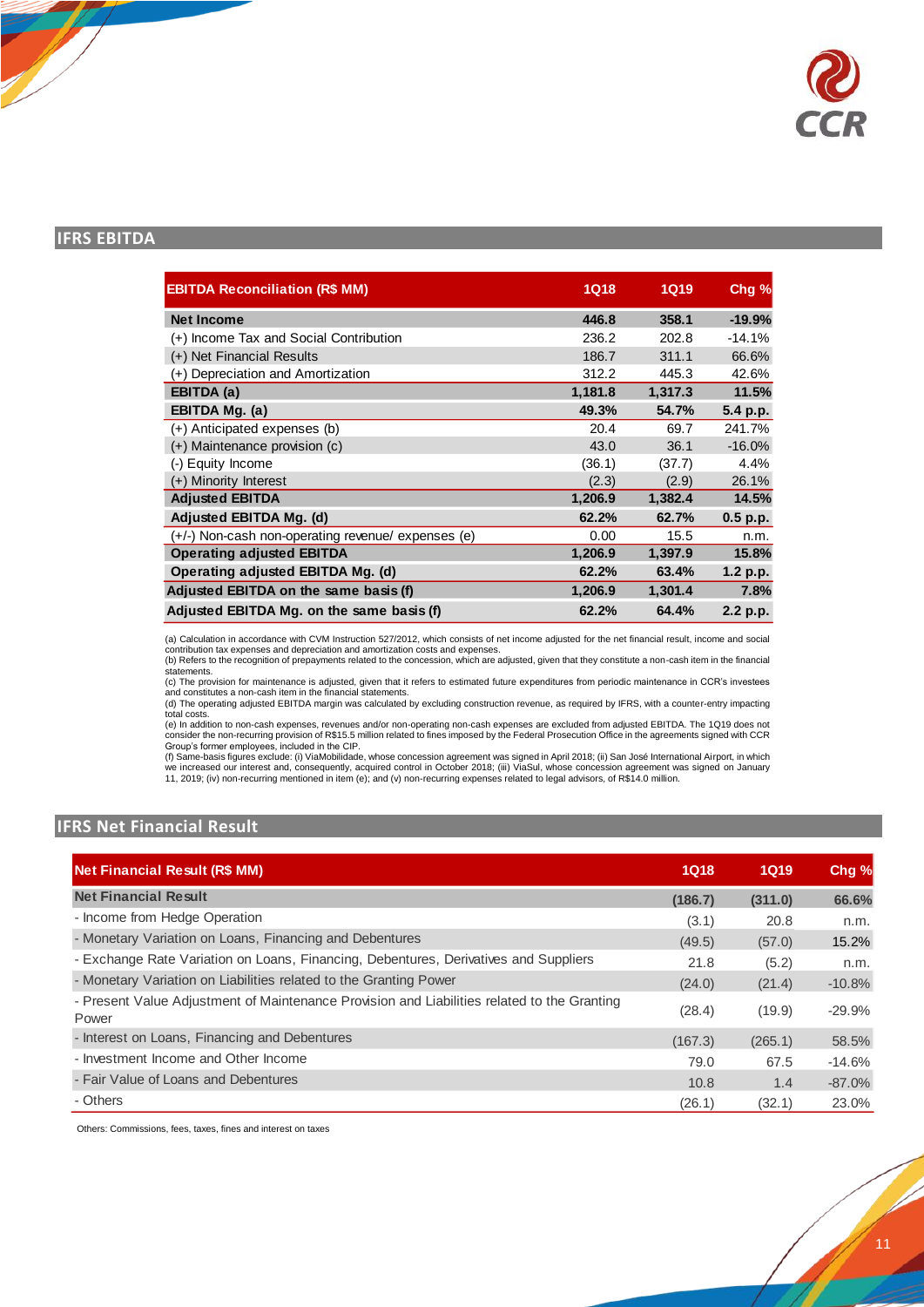

| <b>Key indicators</b>         | <b>1Q18</b> | <b>1Q19</b> |
|-------------------------------|-------------|-------------|
| Average annual CDI            | 6.7%        | 6.4%        |
| IGP-M                         | 1.5%        | 2.2%        |
| <b>IPCA</b>                   | 0.7%        | 1.5%        |
| Average annual TJLP           | 6.8%        | 7.0%        |
| Average Exchange (R\$ - US\$) | 3.2         | 3.8         |

Metrô Bahia and ViaQuatro have Non-Deliverable Forwards (NDFs) to hedge against the impact of the exchange variation applied to the supply of rolling stock. AutoBan has swap agreements, fully changing the debt flow from IPC-A + 5.428% p.a. to % of the CDI rate. ViaOeste has swap agreements, fully changing the debt flow from IPC-A + 5.67% p.a. to % of the CDI rate. NovaDutra has swap agreements, fully changing the debt flow from IPC-A + 6.4035% p.a. to % of the CDI rate. SPVias has swap agreements, fully changing the debt flow from IPC-A + 6.38% p.a. to % of the CDI rate.

The main reasons for the variations reported in 1Q19 are detailed below.

The positive result of hedge operations reflects the debt settlement (Law 4,131) in CCR and ViaOeste in January 2018 and prepayment of debt with the IDB in ViaQuatro in April 2018 and, consequently, the extinction of its respective hedge operations.

The monetary variation on loans, financing and debentures increased by 15.2%, mainly due to ViaQuatro's Second Series of the Fifth Debenture Issue, in March 2018.

The negative impact of the foreign exchange variation on gross debt, derivatives and suppliers was chiefly due to the settlement of debt raised through Law 4,131 and the prepayment of ViaQuatro's aforementioned dollar-denominated debt with the IDB in April 2018.

The "Monetary variation on obligations with the Granting Authority" line includes the monetary variation (IPC-A) on the BH Airport concession, totaling R\$21.4 million in 1Q19, versus R\$24.0 million in 1Q18. This decline was due to lower IPCA, of 0.9% between December 2018 and February 2019 and 1.1% between December 2017 and February 2018, which are the periods considered to restate the concession balance in 1Q19 and 1Q18, respectively.

Adjustments to present value of the provision for maintenance and obligations with the Granting Authority moved down by 29.9%, chiefly due to the restatement of the amount in the balance sheet.

The "Interest on loans, financing and debentures and capitalization of loan costs" line increased by 58.5%, mainly due to (i) lower interest capitalization at Metrô Bahia and BH Airport, as a result of the completion of construction works between 2Q18 and 1Q19 and; (ii) consolidation of ViaMobilidade's and San José International Airport's debt. Partially offsetting this increase, the average CDI rate fell from 6.7% in 1Q18 to 6.4% in 1Q19.

The "Interest on financial investments and other revenues" line fell by 14.6% in 1Q19 over 1Q18, mainly due to (i) a 29.0% reduction in cash and financial investments; and (ii) the above-mentioned decline in the CDI rate.

The "Fair value of hedge operations" line reflects gains from mark-to-market of debt in 1Q19. Revenues were lower chiefly due to the debt settlement (Law 4,131) previously mentioned.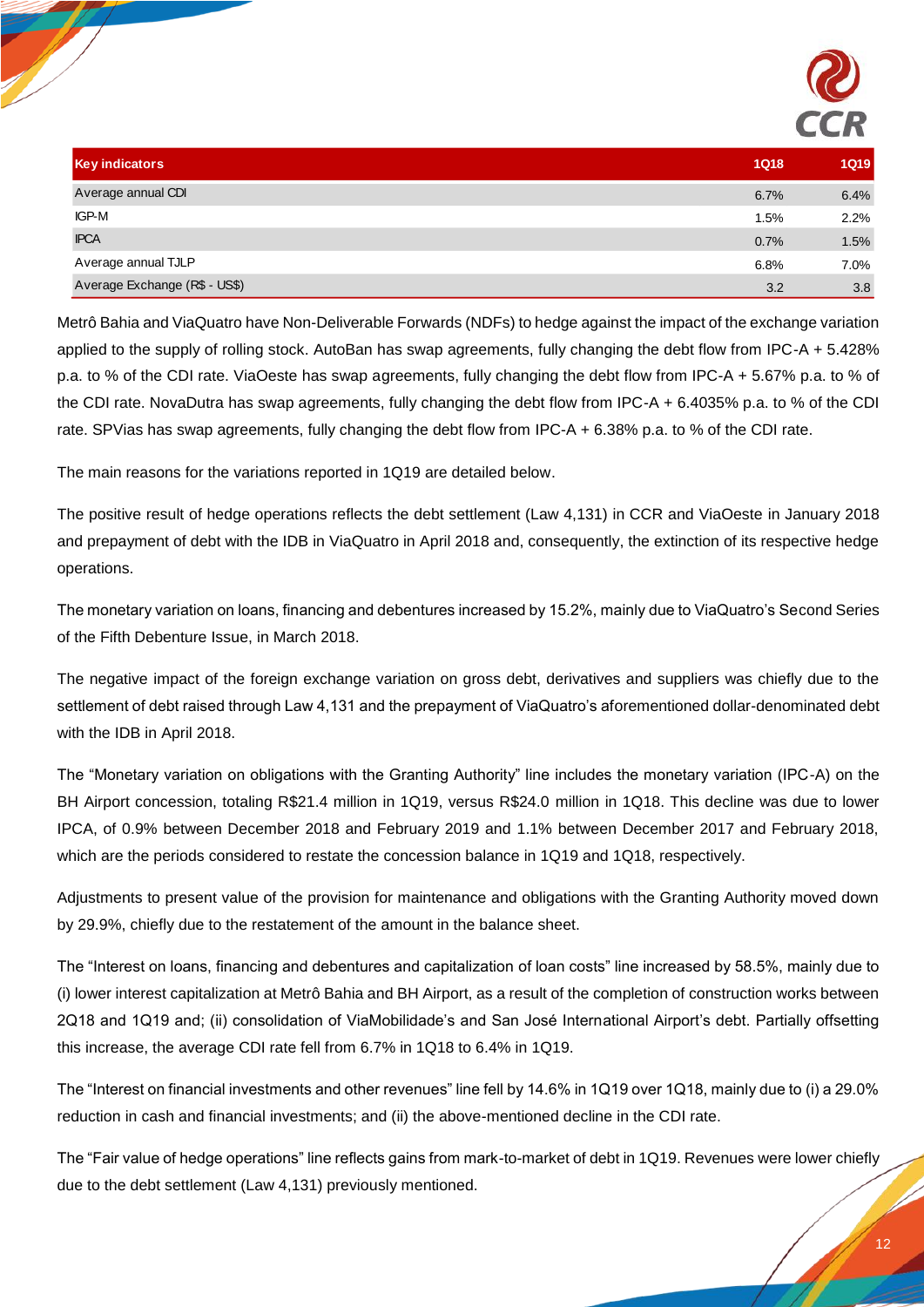

The change in "other revenues and financial expenses" reflects the non-recurring effect of R\$3.5 million to restate the provisioned balance of penalties related to the Lenience Agreement entered into with the Federal Prosecution Office.

#### **Net Income**

Consolidated net income totaled R\$358.1 million in 1Q19, down 19.9%. Same-basis<sup>1</sup> net income amounted to R\$336.6 million, 23.2% down.

Same-basis amounts exclude: (i) ViaMobilidade, whose concession agreement was signed in April 2018; (ii) San José International Airport, in which we increased our interest and, consequently, acquired control in October 2018; (iii) ViaSul, whose concession agreement was signed on January 11, 2019; (iv) non-recurring provision related to fines imposed by the Federal Prosecution Office in the agreements signed with CCR Group's former employees, included in the CIP, with an impact of R\$15.5 million on EBITDA and net income; and (v) non-recurring expenses related to legal advisors, of R\$9.3 million; and (vi) non-recurring effect of R\$3.5 million to restate the provisioned balance of penalties related to the Lenience Agreement entered into with the Federal Prosecution Office.

#### **Debt**

Consolidated net debt (IFRS) stood at R\$13.2 billion in March 2019, while the net debt/operating adjusted EBITDA ratio (last 12 months) came to 2.6x, as shown below:



\*Non-cash and non-operating costs are excluded from operating adjusted EBITDA calculation for the 4Q18: (i) non-recurring provisions related to fines and penalties due to the Settlement and Lenience Agreements described in the "Other Costs" section, totaling -R\$750.0 million and -R\$81.5 million; (ii) non-recurring as a result of the remeasurement of the interest held in Aeris, totaling +R\$91.6 million (See "Other Costs" for further details) and; (iii) provision as a result of the Collaboration Incentive Program (CIP), totaling R\$71.2 million. The 1Q19 does not consider the non-recurring provision of R\$15.5 million related to fines imposed by the Federal Prosecution Office in the agreements signed with CCR Group's former employees, included in the CIP.

#### In 1Q19, funding and rollover of the subsidiaries and jointly-owned subsidiaries were as follows:

| <b>Company</b>                                              | <b>Issuance</b> | <b>Amount (R\$ MM)</b> | <b>Debt</b>            | Cost                | <b>Maturity</b> |
|-------------------------------------------------------------|-----------------|------------------------|------------------------|---------------------|-----------------|
| Metrô Bahia                                                 | Feb-19          | 400.0                  | <b>BNDES</b>           | $TLP + 3,40%$       | $Oct-42$        |
| <b>Total</b>                                                |                 | 400.0                  |                        |                     |                 |
|                                                             |                 |                        |                        |                     |                 |
|                                                             |                 |                        |                        |                     |                 |
| <b>Company</b>                                              | <b>Issuance</b> | <b>Amount (USD MM)</b> | <b>Debt</b>            | Cost                | <b>Maturity</b> |
| <b>TAS</b>                                                  | $Jan-19$        | 3.5                    | <b>Credit Facility</b> | LIBOR $6M + 3,00\%$ | $Dec-20$        |
| <b>International Airport</b><br>- Quiport (100%)<br>Finance | Mar-19          | 400.0                  | <b>BOND</b>            | 12% p.a. (USD)      | Mar-33          |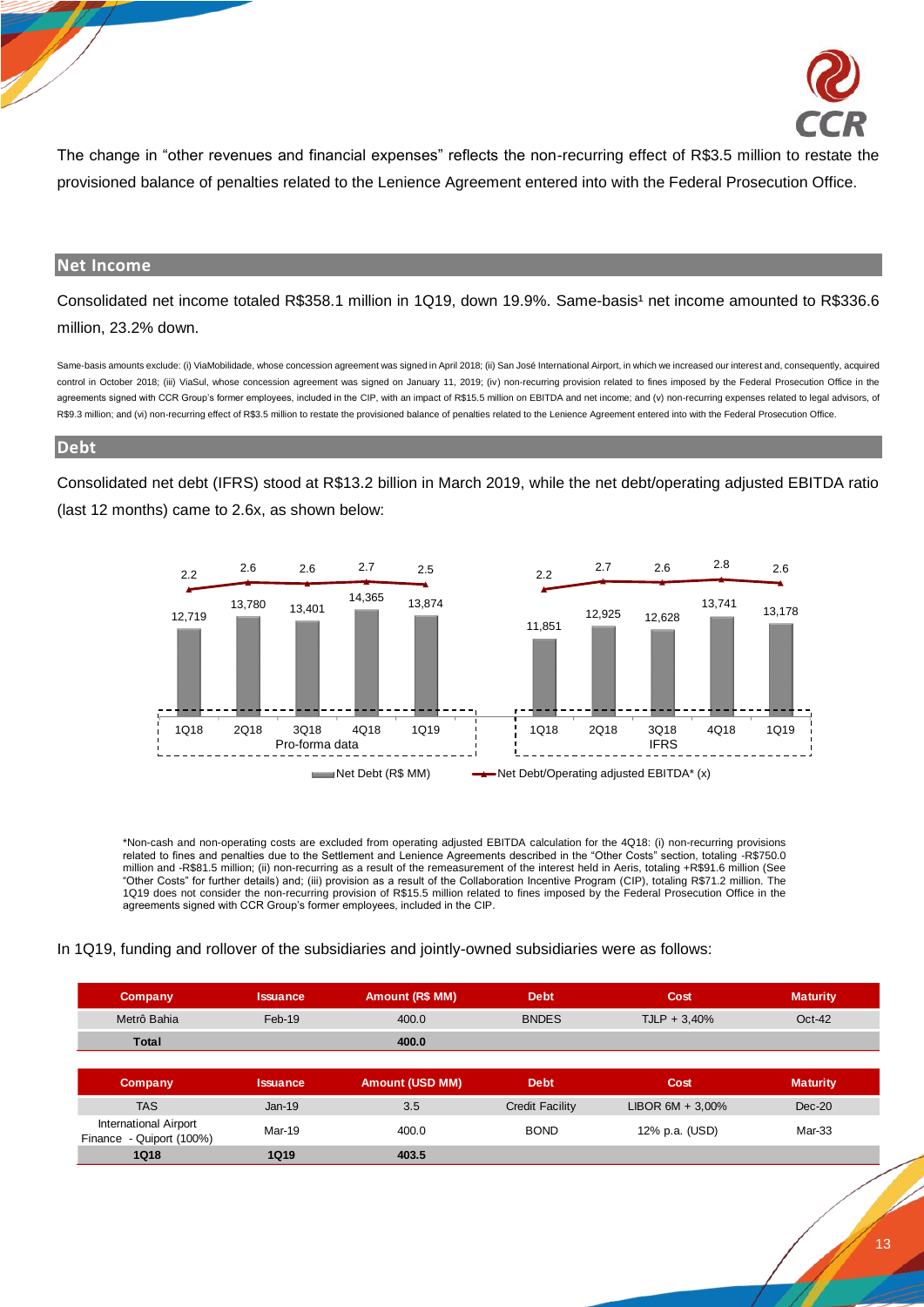

## **Evolution of Indebtedness**

| (R\$ MM)                                         | <b>Mar/18</b> | Dec/18   | <b>Mar/19</b> |
|--------------------------------------------------|---------------|----------|---------------|
| Gross Debt <sup>1</sup>                          | 17,324.6      | 17,025.8 | 17,095.9      |
| % Real-Denominated                               | 95%           | 93%      | 92%           |
| % Foreign Currency-Denominated                   | 5%            | 7%       | 8%            |
| <b>Short Term</b>                                | 3,219.8       | 2,988.1  | 2,750.3       |
| 1Q18                                             | 82%           | 99%      | 98%           |
| % Foreign Currency-Denominated                   | 18%           | 1%       | 2%            |
| <b>Long Term</b>                                 | 14,104.8      | 14,037.7 | 14,345.7      |
| % Real-Denominated                               | 98%           | 91%      | 91%           |
| % Foreign Currency-Denominated                   | 2%            | 9%       | 9%            |
| Cash, Equivalents and Financial Investments      | 5,130.9       | 3,021.6  | 3,640.5       |
| Receivable/Payable Swap Settlements <sup>2</sup> | 342.3         | 263.6    | 277.2         |
| <b>Net Debt</b>                                  | 11,851.4      | 13,740.6 | 13,178.2      |

1 - Gross debt excludes transaction costs incurred during the structuring of the respective financial instruments and measured at fair value, when applicable.

2 - On March 31, 2019, the adjustment of swaps receivable was mainly due to the period exchange variation, as well as the variation in the CDI rate.

## **Debt Breakdown<sup>1</sup>**

| Debt Breakdown<br>(R\$ MM) - Not Hedged | Index       | Average Cost p.a.                                   | Mar/19   | $\frac{1}{2}$ |
|-----------------------------------------|-------------|-----------------------------------------------------|----------|---------------|
| <b>BNDES</b>                            | <b>TJLP</b> | TJLP + 2.0% - 4.0% p.a.                             | 4.766.4  | 27.7%         |
| Local Bond, Credit Deposit and others   | <b>CDI</b>  | 105.5% - 120.0% of CDI, CDI + 0.6% - 2.3% p.a.      | 7.197.4  | 41.8%         |
| Local Bond                              | <b>IPCA</b> | IPCA + 4.5% - 7.3% p.a.                             | 3.930.7  | 22.9%         |
| Dolar                                   | USD         | LIBOR 6M + 2.0% - 3.8% p.a. / 4.2% p.a. - 7.3% p.a. | 1.302.7  | 7.6%          |
| Other                                   | Pre fixed   | 16.5% p.a.                                          | 1.4      | 0.0%          |
| <b>Total</b>                            |             |                                                     | 17.198.6 | 100.0%        |
|                                         |             |                                                     |          |               |

| Debt Breakdown<br>(R\$ MM) - Hedged   | Index       | Average Cost p.a.                                   | <b>Mar/19</b> | $\frac{9}{6}$ |
|---------------------------------------|-------------|-----------------------------------------------------|---------------|---------------|
| <b>BNDES</b>                          | <b>TJLP</b> | TJLP + $2.0\%$ - $4.0\%$ p.a.                       | 4.766.4       | 27.7%         |
| Local Bond, Credit Deposit and others | CDI         | 94.9% - 120.0% of CDI, CDI + 0.6% - 2.3% p.a.       | 8.465.1       | 49.2%         |
| Local Bond                            | <b>IPCA</b> | IPCA + 4.5% - 7.3% p.a.                             | 2.663.0       | 15.5%         |
| Dolar                                 | USD         | LIBOR 6M + 2.0% - 3.8% p.a. / 4.2% p.a. - 7.3% p.a. | 1.302.7       | 7.6%          |
| Other                                 | Pre fixed   | 16.5% p.a.                                          | 1.4           | 0.0%          |
| <b>Total</b>                          |             |                                                     | 17.198.6      | 100.0%        |

1 - Amounts do not exclude transaction costs and are not measured at fair value.

As additional information, on March 31, 2019, the net exposure in US dollar of companies with revenue in Brazilian reais was U\$\$8.6 million, referring to ViaQuatro and Metrô Bahia. In the same period, pro-forma gross debt came to R\$18.5 billion.

## **Debt Amortization Schedule<sup>1</sup>**

| <b>Debt Amortization Schedule</b> |          |         |  |  |
|-----------------------------------|----------|---------|--|--|
| <b>Years</b>                      | R\$ MM   | % Total |  |  |
| 2019                              | 1,897.5  | 11%     |  |  |
| 2020                              | 4,006.8  | 23%     |  |  |
| 2021                              | 2,518.3  | 15%     |  |  |
| 2022                              | 2,002.8  | 12%     |  |  |
| <b>From 2023</b>                  | 6,773.2  | 39%     |  |  |
| <b>Total</b>                      | 17,198.6 | 100%    |  |  |

<sup>1</sup> Amounts do not exclude transaction costs and are not measured at fair value.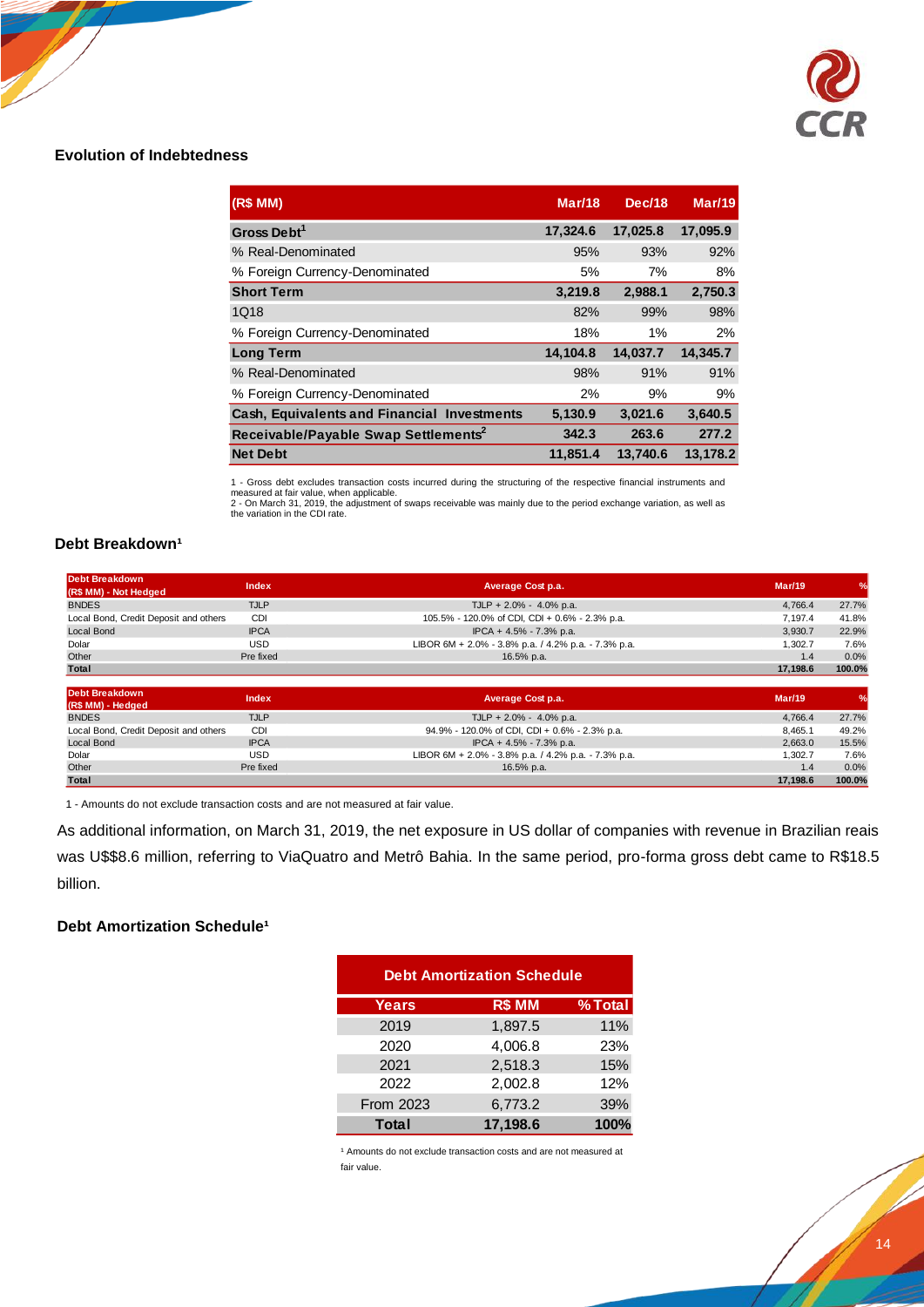

## **Capex and Maintenance**

| <b>1Q19</b>                                                                                                                                                                                                                                                                                                                                                                                                                                                                                                                                                                                                                    |                     | <b>Intangible and Fixed Assets</b>               |              | <b>Performed</b><br>Maintenance | <b>Financial</b>             | <b>Total</b>                               |
|--------------------------------------------------------------------------------------------------------------------------------------------------------------------------------------------------------------------------------------------------------------------------------------------------------------------------------------------------------------------------------------------------------------------------------------------------------------------------------------------------------------------------------------------------------------------------------------------------------------------------------|---------------------|--------------------------------------------------|--------------|---------------------------------|------------------------------|--------------------------------------------|
|                                                                                                                                                                                                                                                                                                                                                                                                                                                                                                                                                                                                                                | Improvements        | <b>Equipments</b><br>and Others                  | <b>Total</b> | <b>Maintenance</b><br>Cost      | Asset <sup>1</sup>           |                                            |
| R\$ MM (%100)                                                                                                                                                                                                                                                                                                                                                                                                                                                                                                                                                                                                                  | <b>1Q19</b>         | <b>1Q19</b>                                      | <b>1Q19</b>  | <b>1Q19</b>                     | <b>1Q19</b>                  | <b>1Q19</b>                                |
| ViaLagos                                                                                                                                                                                                                                                                                                                                                                                                                                                                                                                                                                                                                       | 0.1                 | 0.3                                              | 0.4          | 1.0                             | 0.0                          | 1.4                                        |
| RodoNorte                                                                                                                                                                                                                                                                                                                                                                                                                                                                                                                                                                                                                      | 83.9                | 0.9                                              | 84.8         | 12.7                            | 0.0                          | 97.5                                       |
| AutoBAn                                                                                                                                                                                                                                                                                                                                                                                                                                                                                                                                                                                                                        | 3.7                 | 1.5                                              | 5.2          | 0.0                             | 0.0                          | 5.2                                        |
| <b>ViaOeste</b>                                                                                                                                                                                                                                                                                                                                                                                                                                                                                                                                                                                                                | 2.0                 | 0.4                                              | 2.4          | 0.0                             | 0.0                          | 2.4                                        |
| ViaQuatro                                                                                                                                                                                                                                                                                                                                                                                                                                                                                                                                                                                                                      | 0.3                 | 1.0                                              | 1.3          | 0.0                             | 0.0                          | 1.3                                        |
| RodoAnel Oeste                                                                                                                                                                                                                                                                                                                                                                                                                                                                                                                                                                                                                 | 15.5                | 0.9                                              | 16.4         | 0.0                             | 0.0                          | 16.4                                       |
| Samm                                                                                                                                                                                                                                                                                                                                                                                                                                                                                                                                                                                                                           | 2.8                 | 1.5                                              | 4.3          | 0.0                             | 0.0                          | 4.3                                        |
| <b>SPVias</b>                                                                                                                                                                                                                                                                                                                                                                                                                                                                                                                                                                                                                  | 2.0                 | 2.9                                              | 4.9          | 20.8                            | 0.0                          | 25.7                                       |
| San José - Aeris                                                                                                                                                                                                                                                                                                                                                                                                                                                                                                                                                                                                               | 51.1                | 0.2                                              | 51.3         | 0.0                             | 0.0                          | 51.3                                       |
| CAP                                                                                                                                                                                                                                                                                                                                                                                                                                                                                                                                                                                                                            | 6.4                 | 0.0                                              | 6.4          | 0.0                             | 0.0                          | 6.4                                        |
| <b>Barcas</b>                                                                                                                                                                                                                                                                                                                                                                                                                                                                                                                                                                                                                  | 0.0                 | 0.0                                              | 0.0          | 0.0                             | 0.0                          | 0.0                                        |
| Metrô Bahia                                                                                                                                                                                                                                                                                                                                                                                                                                                                                                                                                                                                                    | (36.9)              | 0.1                                              | (36.8)       | 0.0                             | 37.2                         | 0.4                                        |
| <b>BH</b> Airport                                                                                                                                                                                                                                                                                                                                                                                                                                                                                                                                                                                                              | 12.6                | 1.1                                              | 13.7         | 0.0                             | 0.0                          | 13.7                                       |
| <b>MSVia</b>                                                                                                                                                                                                                                                                                                                                                                                                                                                                                                                                                                                                                   | 2.1                 | 1.3                                              | 3.4          | 0.0                             | 0.0                          | 3.4                                        |
| <b>TAS</b>                                                                                                                                                                                                                                                                                                                                                                                                                                                                                                                                                                                                                     | 0.0                 | 0.8                                              | 0.8          | 0.0                             | 0.0                          | 0.8                                        |
| ViaMobilidade                                                                                                                                                                                                                                                                                                                                                                                                                                                                                                                                                                                                                  | 6.9                 | 3.1                                              | 10.0         | 0.0                             | 0.0                          | 10.0                                       |
| ViaSul                                                                                                                                                                                                                                                                                                                                                                                                                                                                                                                                                                                                                         | 6.3                 | 8.6                                              | 14.9         | 0.0                             | 0.0                          | 14.9                                       |
|                                                                                                                                                                                                                                                                                                                                                                                                                                                                                                                                                                                                                                | (1.0)               | 4.9                                              | 3.9          | 0.0                             | 0.0                          | 3.9                                        |
| Others $2$                                                                                                                                                                                                                                                                                                                                                                                                                                                                                                                                                                                                                     |                     |                                                  |              |                                 |                              |                                            |
| Consolidated<br>1 - The investments made by the Company, which will be reimbursed by the Granting Authority as monetary consideration or contribution, are recorded under financial assets.<br>2 - Includes CCR, CPC and eliminations.<br>3 - Installment payments for the land acquired in the municipalities of Cajamar and Caieiras, as announced in the Material Fact of February 5, 2016.<br>In 1Q19, investments (including financial assets) and maintenance expenditures totaled R\$314.9 million.<br>concessionaires which most invested in the quarter were RodoNorte, NovaDutra and San José International Airport. | 176.0               | 31.7                                             | 207.7        | 70.0                            | 37.2                         |                                            |
| RodoNorte's investments were mainly allocated to duplications and restoration works in multiple stretches. NovaD<br>carried out works on several bridges and overpasses. The San José International Airport mainly invested in the exten<br>of airstrips and taxiing.<br>In 1Q19, Metrô Bahia received R\$109.0 million related to investments and considerations (R\$38.8 million and R\$7<br>million, respectively) from the Granting Authority.<br>As additional information, investments in jointly-owned subsidiaries were as follows:                                                                                    |                     |                                                  |              | <b>Jointly owned</b>            |                              |                                            |
| <b>1Q19</b>                                                                                                                                                                                                                                                                                                                                                                                                                                                                                                                                                                                                                    |                     | <b>Jointly owned Intangible and Fixed Assets</b> |              | performed<br>maintenance        | Proforma<br><b>Financial</b> | <b>Total</b>                               |
| R\$ MM                                                                                                                                                                                                                                                                                                                                                                                                                                                                                                                                                                                                                         | <b>Improvements</b> | <b>Equipments</b><br>and Others                  | <b>Total</b> | <b>Maintenance</b><br>Cost      | Asset <sup>1</sup>           |                                            |
| Renovias (40%)                                                                                                                                                                                                                                                                                                                                                                                                                                                                                                                                                                                                                 | 0.0                 | 0.3                                              | 0.3          | 0.0                             | 0.0                          |                                            |
| ViaRio (66.66%)                                                                                                                                                                                                                                                                                                                                                                                                                                                                                                                                                                                                                | 0.2                 | 0.5                                              | 0.7          | 0.0                             | 0.0                          |                                            |
| VLT (24.93%)                                                                                                                                                                                                                                                                                                                                                                                                                                                                                                                                                                                                                   | (1.9)               | 0.0                                              | (1.9)        | 0.0                             | 2.5                          |                                            |
| Quito - Quiport (50%)<br>Consolidated                                                                                                                                                                                                                                                                                                                                                                                                                                                                                                                                                                                          | 14.3<br>12.6        | 0.3<br>1.1                                       | 14.6<br>13.7 | 0.0<br>0.0                      | 0.0<br>2.5                   | 314.9<br>0.3<br>0.7<br>0.6<br>14.6<br>16.2 |

| 1Q19                  |                     | <b>Jointly owned Intangible and Fixed Assets</b> |              |                            | <b>Proforma</b><br><b>Financial</b> | <b>Total</b> |
|-----------------------|---------------------|--------------------------------------------------|--------------|----------------------------|-------------------------------------|--------------|
| R\$ MM                | <b>Improvements</b> | <b>Equipments</b><br>and Others                  | <b>Total</b> | <b>Maintenance</b><br>Cost | Asset <sup>1</sup>                  |              |
| Renovias (40%)        | 0.0                 | 0.3                                              | 0.3          | 0.0                        | 0.0                                 | 0.3          |
| ViaRio (66.66%)       | 0.2                 | 0.5                                              | 0.7          | 0.0                        | 0.0                                 | 0.7          |
| VLT (24.93%)          | (1.9)               | 0.0                                              | (1.9)        | 0.0                        | 2.5                                 | 0.6          |
| Quito - Quiport (50%) | 14.3                | 0.3                                              | 14.6         | 0.0                        | 0.0                                 | 14.6         |
| <b>Consolidated</b>   | 12.6                | 1.1                                              | 13.7         | 0.0                        | 2.5                                 | 16.2         |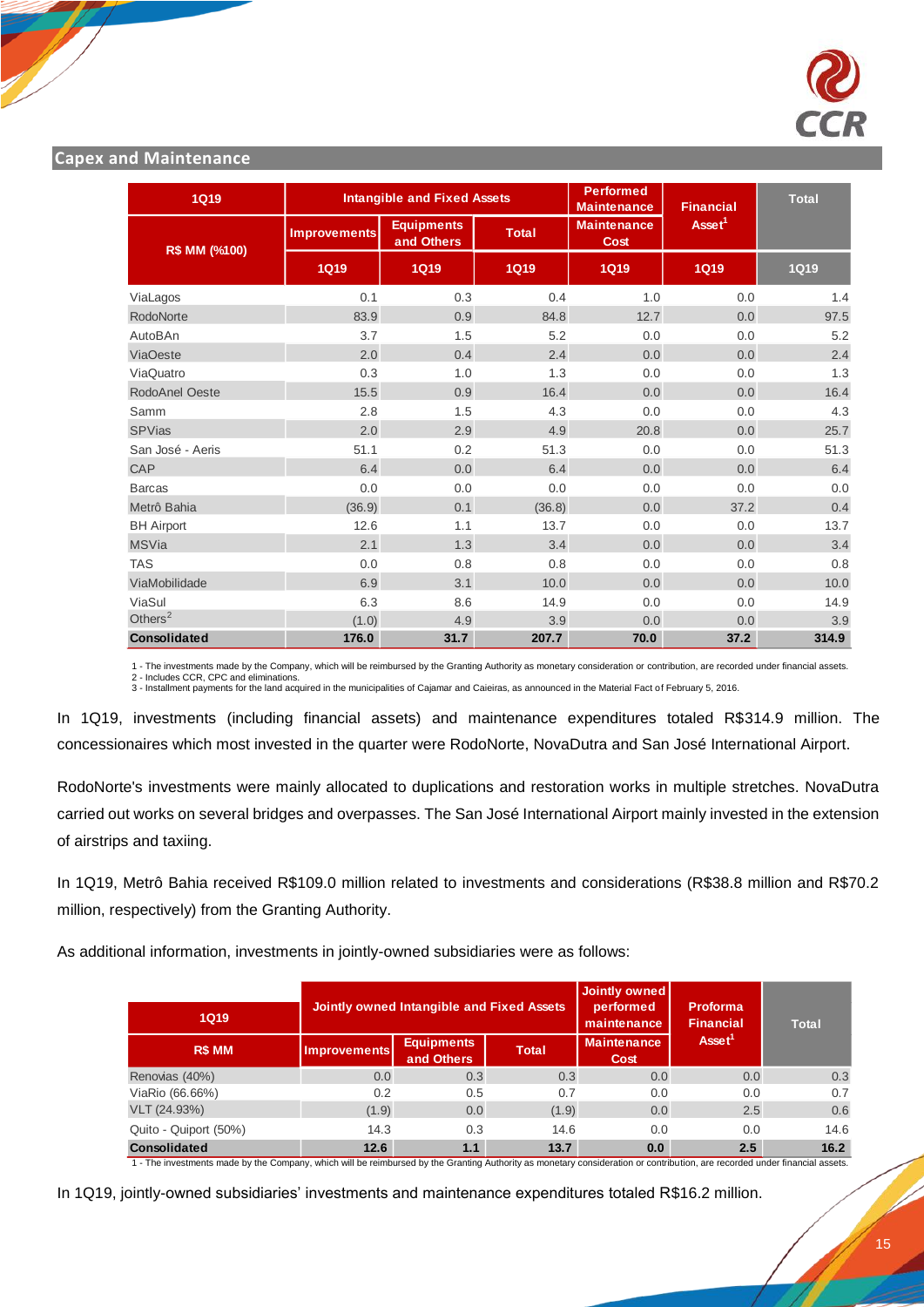

In 1Q19, the Company received R\$1.0 million related to a contribution from the Granting Authority to VLT, proportionally to CCR's 24.93% interest.

## **Conference calls/Webcast**

Access to the conference calls/webcasts:

#### **Portuguese conference call with simultaneous translation into English:**

**Tuesday, April 30, 2019 12:00 p.m. São Paulo / 11:00 a.m. New York**

Participants calling from Brazil: (11) 3193-1001 or (11) 2820-4001 Participants calling from the US: 1-800-492-3904 or (+1) 646 828-8246 Access Code: CCR Replay: (11) 3193-1012 or (11) 2820-4012 Code: 6613150

The instructions to participate in these events are available on CCR's website: www.ccr.com.br/ir

#### **About the CCR Group, CPC and CCR:**

*About the CCR Group: Founded in 1999, the CCR Group is one of the five largest infrastructure concession groups in Latin America. It is considered the leader in the Brazilian concession segment, controlling 19% of privately managed highways. Having pioneering spirit and innovation as its trademarks, CCR created in 2018 four independent centers that group business units by topic: CCR Lam Vias, CCR Infra SP, CCR Aeroportos and CCR Mobilidade. The companies are responsible for managing the CCR Group's current businesses and developing and researching new opportunities in the primary and secondary markets, both in Brazil and abroad. It was the first company to join the Novo Mercado listing segment of B3 (formerly BM&FBovespa) and since its foundation has adopted the highest standards of corporate governance, which are listed in the Company's Integrity and Compliance Program. With companies in the United States, Curaçao, Ecuador, Costa Rica and Brazil, CCR has over 15,000 employees and is proud to contribute, on a daily basis, to offering better infrastructure, safety, comfort and quality of life to people from all over the world.*

*About CPC: Companhia de Participações em Concessões (CPC) is a CCR Group company, whose purpose is to evaluate new business opportunities in the primary market, through bids, and the secondary market, through the direct management of new businesses. CPC has retained a 40% interest in Renovias, a highway concessionaire in São Paulo state, since 2008. In October 2010, it acquired 100% of CCR SPVias, a São Paulo state highway concessionaire and 80% of CCR Barcas, the world's fourth largest waterway transport operator, in 2012. CPC also holds 50% of Quiport, which operates Quito International Airport in Ecuador, 97.15% of Aeris Holding Costa Rica S.A., which operates Juan Santamaría Airport in Costa Rica, and 79.8% of Curaçao Airport Partners NV, the Curaçao airport concessionaire.*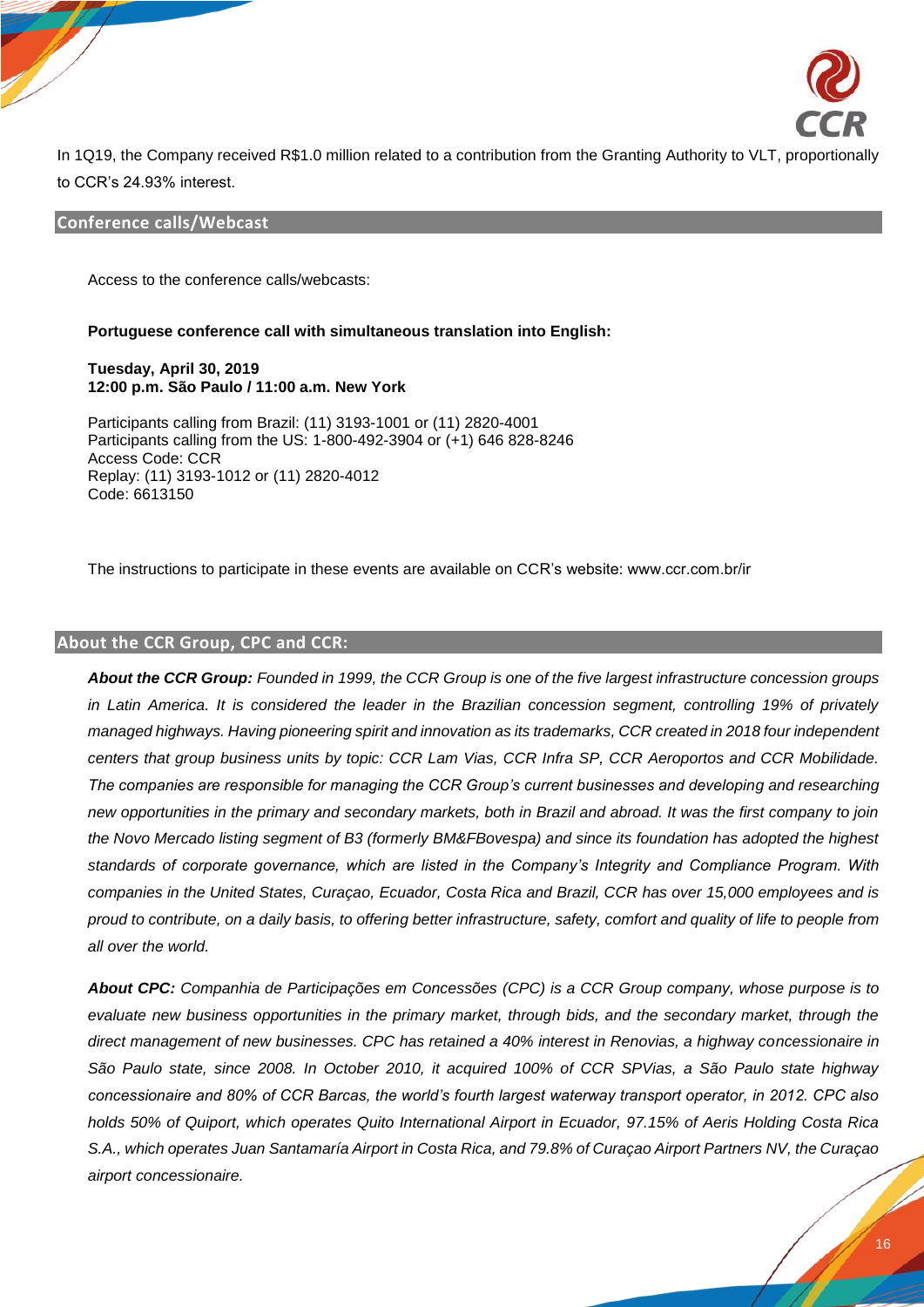

*About CCR: CCR is the holding company of the CCR Group and was one of the first companies to join the Novo Mercado listing segment of B3 (formerly BM&FBovespa), which contains only those publicly held companies with the highest levels of corporate governance. Its capital stock consists entirely of common shares with voting rights and it has a free float of 55.23%. CCR is included in the IBOVESPA Index, as well as in the ISE (Corporate Sustainability Index), ICO2 (Carbon Efficient Index), IGC (Special Corporate Governance Stock Index), IBrX-50 (Brazil Index 50), IBrX-100 (Brazil Index 100) and the MSCI Latin America index. With over 20 years of existence, it is recognized in the domestic and international markets for its successful history and the constant adoption of the highest standard of corporate governance, which are listed in the Company's Integrity and Compliance Program.*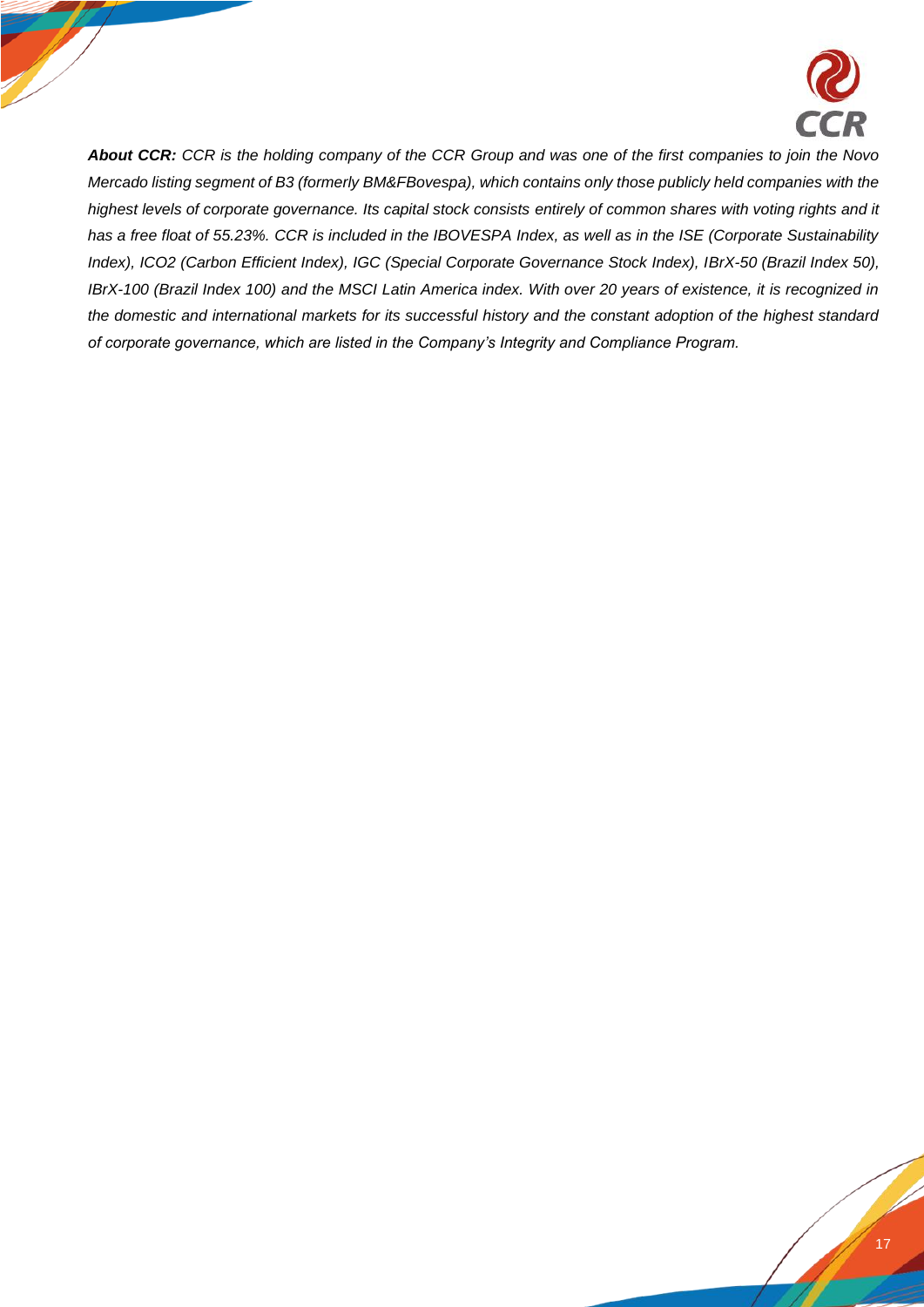

| <b>CONSOLIDATED INCOME STATEMENT</b><br>Brazilian Corporate Law (R\$ '000)                     | <b>1Q18</b>              | <b>1Q19</b>            | Chg %                |
|------------------------------------------------------------------------------------------------|--------------------------|------------------------|----------------------|
| <b>Gross Revenues</b>                                                                          | 2,118,358                | 2,394,985              | 13.1%                |
| - Toll Revenues                                                                                | 1,643,548                | 1,679,996              | 2.2%                 |
| - Other Revenues                                                                               | 474,810                  | 714,989                | 50.6%                |
| <b>Gross Revenues Deductions</b>                                                               | (178, 166)               | (189,133)              | 6.2%                 |
| <b>Net Revenues</b><br>(+) Construction Revenues                                               | 1,940,192                | 2,205,852              | 13.7%                |
| <b>Cost of Services</b>                                                                        | 458,985<br>(1, 394, 170) | 203,009<br>(1,373,960) | $-55.8%$<br>$-1.4%$  |
| - Depreciation and Amortization                                                                | (294, 458)               | (428,881)              | 45.7%                |
| - Third-party Services                                                                         | (187, 151)               | (223, 596)             | 19.5%                |
| - Concession Costs                                                                             | (72,000)                 | (25, 392)              | $-64.7%$             |
| - Personnel Costs                                                                              | (205, 058)               | (250, 490)             | 22.2%                |
| - Construction Costs                                                                           | (458, 985)               | (198,844)              | $-56.7%$             |
| - Maintenance Provision                                                                        | (43, 028)                | (36,050)               | $-16.2%$             |
| - Other                                                                                        | (113,067)                | (141, 050)             | 24.7%                |
| - Appropriation of Anticipated Expenses from the Concession                                    | (20, 423)                | (69, 657)              | 241.1%               |
| <b>Gross Profit</b>                                                                            | 1,005,007                | 1,034,901              | 3.0%                 |
| Gross Margin                                                                                   | 51.8%                    | 46.9%                  | $-4.9 p.p.$          |
| <b>Administrative Expenses</b><br>- Depreciation and Amortization                              | (173, 719)<br>(17, 711)  | (203,536)<br>(16, 439) | 17.2%<br>$-7.2%$     |
| - Third-party Services                                                                         | (32, 575)                | (53, 754)              | 65.0%                |
| - Personnel                                                                                    | (72, 189)                | (76, 353)              | 5.8%                 |
| - Other                                                                                        | (51, 244)                | (56, 990)              | 11.2%                |
| <b>Adjusted EBIT</b>                                                                           | 831,288                  | 831,365                | 11.2%                |
| Adjusted EBIT Margin (a)                                                                       | 42.8%                    | 37.7%                  | $-5.1$ p.p.          |
| + Equity Income Result                                                                         | 36,114                   | 37,691                 | 4.4%                 |
| - Minority Interest                                                                            | 2,257                    | 2,917                  | 29.2%                |
| EBIT (b)                                                                                       | 869,660                  | 871,973                | 0.3%                 |
| <b>EBIT Margin</b>                                                                             | 36.2%                    | 36.2%                  | 0.0 p.p.             |
| + Depreciation and Amortization                                                                | 312,169                  | 445,320                | 42.7%                |
| EBITDA (b)<br><b>EBITDA Margin</b>                                                             | 1,181,828<br>49.3%       | 1,317,293<br>54.7%     | 11.5%<br>5.4 p.p.    |
| + Maintenance Provision (c)                                                                    | 43,028                   | 36,050                 | $-16.2%$             |
| + Appropriation of Anticipated Expenses (d)                                                    | 20,423                   | 69,657                 | 241.1%               |
| - Equity Income Result                                                                         | (36, 114)                | (37, 691)              | 4.4%                 |
| - Minority Interest                                                                            | (2, 257)                 | (2, 917)               | 29.2%                |
| <b>Adjusted EBITDA</b>                                                                         | 1,206,908                | 1,382,392              | 14.5%                |
| Adjusted EBITDA Margin (e)                                                                     | 62.2%                    | 62.7%                  | 0.5 p.p.             |
| (+/-) Non-cash non-operating revenue/ expenses<br><b>Operating adjusted EBITDA</b>             | 0,0<br>1,206,908         | 15,531<br>1,397,923    | n.m.<br>15.8%        |
| Operating adjusted EBITDA Mg. (e)                                                              | 62.2%                    | 63.4%                  | 1.2 p.p.             |
| <b>Net Financial Result</b>                                                                    | (186, 669)               | (311, 122)             | 66.7%                |
| <b>Financial Expenses:</b>                                                                     | (456,799)                | (474,523)              | 3.9%                 |
| - Interest on Loans, Financing and Debentures and Loans Cost Capitalization                    | (167, 259)               | (265, 147)             | 58.5%                |
| - Monetary variation on loans, financing and debentures                                        | (49, 480)                | (56, 996)              | 15.2%                |
| - Monetary variation on Liabilities related to the Granting Power<br>- Exchange Rate Variation | (23, 967)                | (21, 434)              | $-10.6%$             |
| - Losses from Hedge Operations                                                                 | (28, 489)                | (6, 504)               | $-77.2%$             |
| - Present Value Adjustment of Maintenance Provision                                            | (118, 322)<br>(28, 364)  | (49, 352)<br>(19,896)  | $-58.3%$<br>$-29.9%$ |
| - Fair Value of Hedge Operations                                                               | (8, 575)                 | (20, 704)              | 141.4%               |
| - Other Financial Expenses                                                                     | (26, 143)                | (32,099)               | 22.8%                |
| - Exchange Rate Variation on foreing suppliers                                                 | (6, 200)                 | (2, 391)               | $-61.4%$             |
| <b>Financial Income:</b>                                                                       | 270,130                  | 163,401                | $-39.5%$             |
| - Gains from Hedge Operations                                                                  |                          |                        |                      |
| - Exchange Rate Variation                                                                      | 115,232                  | 70,131                 | $-39.1%$             |
| - Fair Value of Hedge Operations                                                               | 50,120                   | 1,473                  | -97.1%               |
| - Interest and Other Financial Income                                                          | 19,411                   | 22,104                 | 13.9%                |
|                                                                                                | 79,008                   | 67,454                 | $-14.6%$             |
| - Exchange Rate Variation on foreing suppliers                                                 | 6,359                    | 2,239                  | $-64.8%$             |
| <b>Equity Income Result</b>                                                                    | 36,114                   | 37,691                 | 4.4%                 |
| Profit (Loss) Before Income and Social Contribution Taxes                                      | 680,733                  | 557,934                | $-18.0%$             |
| Income and Social Contribution Taxes - Current                                                 | (235, 956)               | (224,378)              | -4.9%                |
| Income and Social Contribution Taxes - Deferred                                                | (284)                    | 21,595                 | n.m.                 |
| <b>Profit before Minority Interest</b>                                                         | 444,494                  | 355,151                | -20.1%               |
| <b>Minority Interest</b>                                                                       | 2,257                    | 2,917                  | 29.2%                |
| Net Profit for the Period                                                                      | 446,751                  | 358,068                | $-19.9%$             |
| Basic profit Per Share (In Reais - R\$)                                                        | 0.22                     | 0.18                   | $-19.9%$             |

Number of shares at the end of fiscal year (in units) 2,020,000,000 2,020,000,000 - 2,020,000,000 (a) Adjusted EBIT Margin was calculated by dividing EBIT by Net Revenues, excluding construction revenue, as this is an IFRS requirement, whose corresponding amount affects total cost.

(b) Calculated in accordance with CVM instruction number 527/12.

(c) The Maintenance Provision refers to an estimate of future expenditures for regular maintenance in CCR subsidiaries and is

adjusted as it relates to a non-cash-relevant item of the financial statements.

(d) Refers to the result appropriation of prepayments related to the concession and is adjusted relates to a non-cash relevant item of the financial statements.

(e) The adjusted EBITDA margin and the operating adjusted EBITDA margin were calculated excluding construction revenue, in accordance with IFRS requirements, with a counter-entry impacting total costs.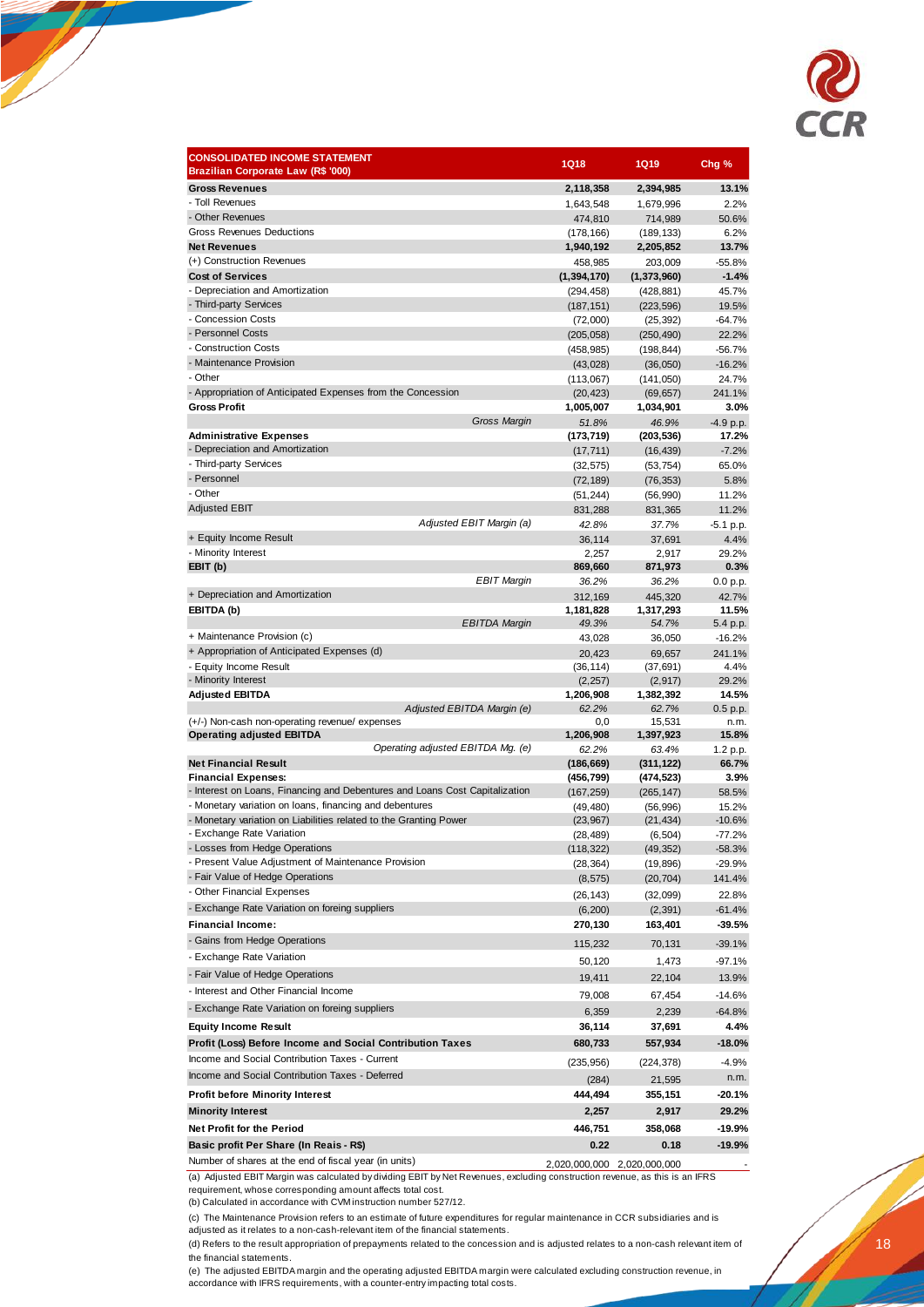

| <b>CONSOLIDATED BALANCE SHEET</b>                                      | 4Q18             | <b>1Q19</b>        |
|------------------------------------------------------------------------|------------------|--------------------|
| Brazilian Corporate Law (R\$ '000)<br><b>ASSETS</b>                    |                  |                    |
| <b>CURRENT ASSETS</b>                                                  |                  |                    |
| Cash & cash equivalents                                                | 1,267,097        | 1,454,322          |
| Accounts receivable                                                    | 892,654          | 913,469            |
| Related parties receivable                                             | 4,311            | 4,463              |
| Financial investments and reserve account                              | 1,754,487        | 2,186,214          |
| Recoverable taxes                                                      | 150,137          | 113,627            |
| Anticipated expenses concession right                                  | 278,628          | 278,628            |
| Accounts receivable swap                                               | 188,656          | 196,221            |
| Advances to Supplier                                                   | 62,050           | 20,420             |
| Anticipated expenses and others                                        | 142,702          | 155,559            |
| <b>Total Current Assets</b>                                            | 4,740,722        | 5,322,923          |
| <b>LONG TERM ASSETS</b>                                                |                  |                    |
| Reserve and receivable accounts                                        | 1,829,892        | 1,822,796          |
| <b>Related parties</b>                                                 | 394,224          | 337,157            |
| Recoverable taxes and contributions                                    | 149,901          | 179,511            |
| Deferred taxes                                                         | 783,181          | 794,772            |
| Anticipated expenses concession right                                  | 2,669,972        | 2,600,315          |
| Accounts receivable swap                                               | 75,763           | 81,153             |
| Advances to Supplier                                                   | 14,892           |                    |
| Anticipated expenses and others                                        | 213,668          | 220,599            |
| <b>Total Long Term assets</b>                                          | 6,131,493        | 6,036,303          |
| <b>Investments</b>                                                     | 1,264,639        | 1,278,515          |
| <b>Fixed assets</b>                                                    | 1,083,039        | 1,262,939          |
| Intangible assets                                                      | 17,596,105       | 17,357,071         |
| <b>Total Non-Current Assets</b>                                        | 26,075,276       | 25,934,828         |
| <b>TOTAL ASSETS</b>                                                    | 30,815,998       | 31,257,751         |
| <b>LIABILITIES AND NET EQUITY</b>                                      |                  |                    |
| <b>CURRENT LIABILITIES</b>                                             |                  |                    |
| Loans and financing                                                    | 119,331          | 154,661            |
| Debentures                                                             | 2,868,758        | 2,595,627          |
| Accounts payable swap                                                  | 832              | 176                |
| Suppliers                                                              | 471,331          | 368,751            |
| Income and contributions payable                                       | 304,228          | 212,528            |
| Taxes and contributions installment payments                           | 430              | 4,218              |
| Income and social contribution taxes                                   | 238,289          | 273,549<br>142,651 |
| Liabilities with related parties                                       | 158,867          | 352                |
| Dividends and Interest on equity<br><b>Maintenance Provision</b>       | 1,511<br>289,081 | 252,154            |
| Liabilities related to the granting power                              | 98,816           | 103,880            |
| Settlement Agreement and Leniency Agreement                            |                  | 334,533            |
| Other accounts payable                                                 | 154,694          | 198,709            |
| <b>Total Current Liabilities</b>                                       | 5,055,624        | 4,641,789          |
| NON-CURRENT LIABILITIES                                                |                  |                    |
|                                                                        |                  |                    |
| Loans and financing                                                    | 5,424,792        | 5,829,638          |
| Debentures                                                             | 8,612,861        | 8,516,016          |
| Taxes and contributions payable                                        | 9,437            | 9,642              |
| Taxes and contributions installment payments<br>Deferred taxes         | 952<br>549,157   | 911<br>538,854     |
| Provision for civil contingencies, labor, tributary and social welfare | 137,192          | 139,153            |
| <b>Maintenance Provision</b>                                           | 231,473          | 243,796            |
| Liabilities related to the granting power                              | 1,603,561        | 1,634,383          |
| Liabilities with related parties                                       | 45,616           | 44,716             |
| Settlement Agreement and Leniency Agreement                            | 482,074          | 451,923            |
| Other accounts payable                                                 | 230,525          | 391,470            |
| <b>Total Long-term Liabilities</b>                                     | 17,327,640       | 17,800,502         |
| <b>NET EQUITY</b>                                                      |                  |                    |
| Capital stock                                                          | 6,022,942        | 6,022,942          |
| Equity valuation adjustments                                           | 508,164          | 509,433            |
| Profit reserve / Accumulated earnings and losses                       | 1,686,396        | 2,044,464          |
| Goodwill on capital transactions                                       | 13,992           | 13,992             |
| <b>Controlling Shareholders Equity</b>                                 | 8,231,494        | 8,590,831          |
| Minority interest                                                      | 201,240          | 224,629            |
| <b>Total Net Equity</b>                                                | 8,432,734        | 8,815,460          |
| <b>TOTAL</b>                                                           | 30,815,998       | 31,257,751         |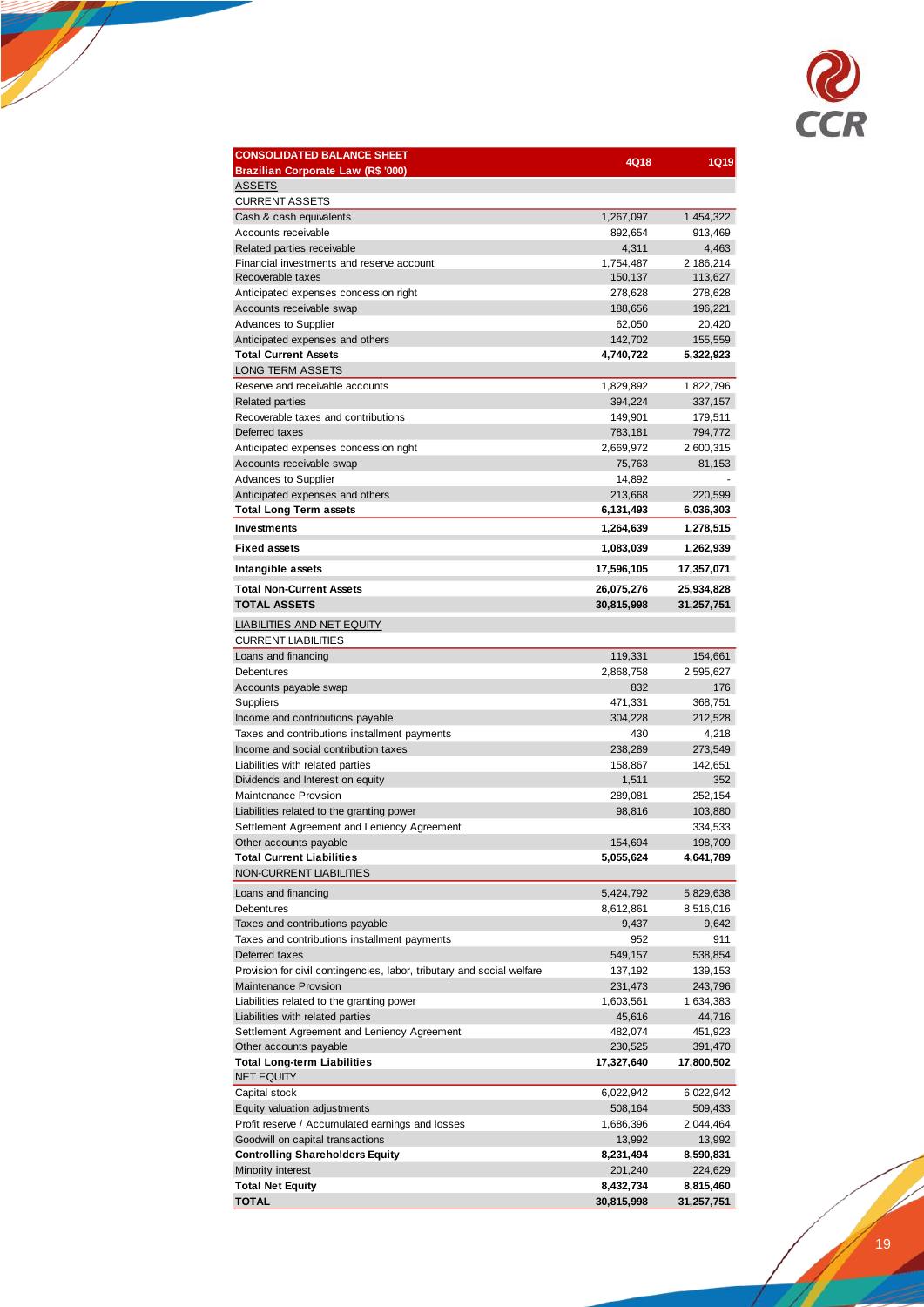

| <b>Consolidated Cash Flow Statement</b><br>Brazilian Corporate Law (R\$ '000) - Indirect Method     | <b>1Q18</b>           | <b>1Q19</b>           |
|-----------------------------------------------------------------------------------------------------|-----------------------|-----------------------|
| Operational activities cash flow<br>Net cash originating from (used on) operational activities      | 786,484               | 1,066,227             |
| Net profit (loss) in the period                                                                     | 444,494               | 355.151               |
| Settlements by:                                                                                     |                       |                       |
| Deferred income and social contribution taxes                                                       | 284                   | (21, 595)             |
| Appropriation of anticipated expenses                                                               | 20,423                | 69,657                |
| Depreciation and Amortization<br>Fixed, intangible and deferred assets write off                    | 285,902<br>1,151      | 411,145<br>677        |
| Deferred Pis and Cofins                                                                             |                       | 11                    |
| Goodwill amortization                                                                               | 26,267                | 34,175                |
| Exchange rate variation on loans, financing and derivatives                                         | (21, 631)             | 5,031                 |
| Monetary variation of the liabilities related to the granting power                                 | 23,967                | 21,434                |
| Interest on debentures, promissory notes, loans, financing<br>and leasing                           | 352,942               | 368.733               |
| Financing costs capitalization                                                                      | (136, 203)            | (46, 590)             |
| Result from derivative operations                                                                   | (7, 746)<br>43,028    | (22, 179)<br>36,050   |
| Recognition of maintenance provision<br>Present value adjustment of maintenance provision           | 17,557                | 9,306                 |
| Recognition and reversal of provision for civil, labor,                                             |                       |                       |
| tax and social security risks                                                                       | 20,423                | 15,013                |
| Provision of doubtfull accounts<br>Interest and mutual loan monetary variation with related parties | (1, 417)<br>(10,609)  | 873<br>(18, 445)      |
| Interest on taxes in installments                                                                   | 10                    | 1,691                 |
| Present value adjustment of financial assets                                                        | (62, 337)             | (67, 921)             |
| Present value adjustment of liabilities related to the granting power<br>Equity Income              | 10,807<br>(36, 114)   | 10,590<br>(37, 691)   |
| Exchange rate variation foreign suppliers                                                           | (159)                 | 152                   |
| Monetary adjustment of provision for civil, labor,                                                  |                       |                       |
| tax and social security risks                                                                       |                       | 3,528                 |
| Reversal of adjustment to present value of the lease<br>Assets and liabilities variations           | (184, 555)            |                       |
| Assets (increase) decrease                                                                          |                       | (149, 365)            |
| Accounts receivable                                                                                 | (77, 395)             | (478)                 |
| Accounts receivable - Related parties                                                               | 7,949                 | 7,299                 |
| Recoverable taxes<br>Dividends and interest on capital received                                     | 51,091<br>24,531      | 8,899<br>26,131       |
| Antecipated payments related to concession                                                          | (48, 681)             |                       |
| Antecipated expenses and others                                                                     | (7, 816)              | (19, 788)             |
| Receipt of financial asset                                                                          | 104,314               | 118,037               |
| Advances to supplier                                                                                | (9,069)               | 5,405                 |
| Reimbursement of civil works performed                                                              |                       |                       |
| Liabilities increase (decrease)                                                                     |                       |                       |
| Suppliers<br>Suppliers - Related parties                                                            | (67, 249)<br>(768)    | (102,732)<br>(6,949)  |
| Social and labor obligations                                                                        | 23,485                | 35,322                |
| Taxes and contributions payable and in installments, and                                            |                       |                       |
| accrual for income and social contribution taxes<br>Payments of income tax and social contribution  | 161,638<br>(268, 136) | 192,515<br>(280, 271) |
| Realization of the maintenance provision                                                            | (65, 118)             | (69,960)              |
| Liabilities related to the granting power                                                           | 2,641                 | 3,862                 |
| Payment of provision for civil, labor, tax and social<br>security risks                             | (6, 813)              | (16, 580)             |
| Other accounts payable                                                                              | (9, 159)              | (50,077)              |
| Investment activities cash flow                                                                     |                       |                       |
| Fixed assets acquisition                                                                            | (56, 045)             | (31, 639)             |
| Advances for the intangible assets<br>Selloff of hedge operations                                   | (419, 328)<br>(922)   | (213,004)             |
| Loans with related parties                                                                          |                       |                       |
| Receivables                                                                                         |                       | 103,857               |
| Fundraising                                                                                         | (56, 388)             |                       |
| Capital increase in subsidiaries and other investments movements                                    | $\sim$                | (197)                 |
| Advance of funds for future capital increase - related parties                                      |                       | (13, 281)             |
| Financial investments                                                                               | (871,685)             | (402, 237)            |
| Other intangible assets                                                                             | 11,491                | 10,890                |
| Net cash used on investment activities                                                              | (1, 392, 877)         | (545, 611)            |
| Financing activities cash flow                                                                      |                       |                       |
| Redemptions / Investments on reserve account<br>Settlement of hedge operations                      | 18,055<br>(61, 202)   | (27, 349)<br>1,586    |
| Loans with related parties                                                                          |                       |                       |
| Fundraising                                                                                         | 11                    |                       |
| Loans, financing, debentures, promissory notes and leasing                                          |                       |                       |
| Fundraising                                                                                         | 1,346,857             | 412,917               |
| Principal Payment                                                                                   | (1, 149, 684)         | (496, 892)            |
| Interest Payment                                                                                    | (105, 807)            | (220, 607)            |
| Dividends                                                                                           |                       |                       |
| Paid to controlling shareholders                                                                    | (1)                   | (1, 159)              |
| Capital integralization                                                                             | (256)                 |                       |
| Minority Interest                                                                                   | 1,199                 | 4,143                 |
| Lease (payment)                                                                                     |                       | (9, 553)              |
| Net cash used on financing activities                                                               | 49,172                | (336, 914)            |
| Effect of exchange rate changes on cash and cash equivalents                                        | (502)                 | 3,523                 |
| Increase / Decrease of cash and cash equivalents                                                    | (557, 723)            | 187,225               |
| Cash balances demonstration and cash equivalents                                                    |                       |                       |
| In the beginning of the period                                                                      | 2,835,226             | 1,267,097             |
| At the end of the period                                                                            | 2,277,503             | 1,454,322             |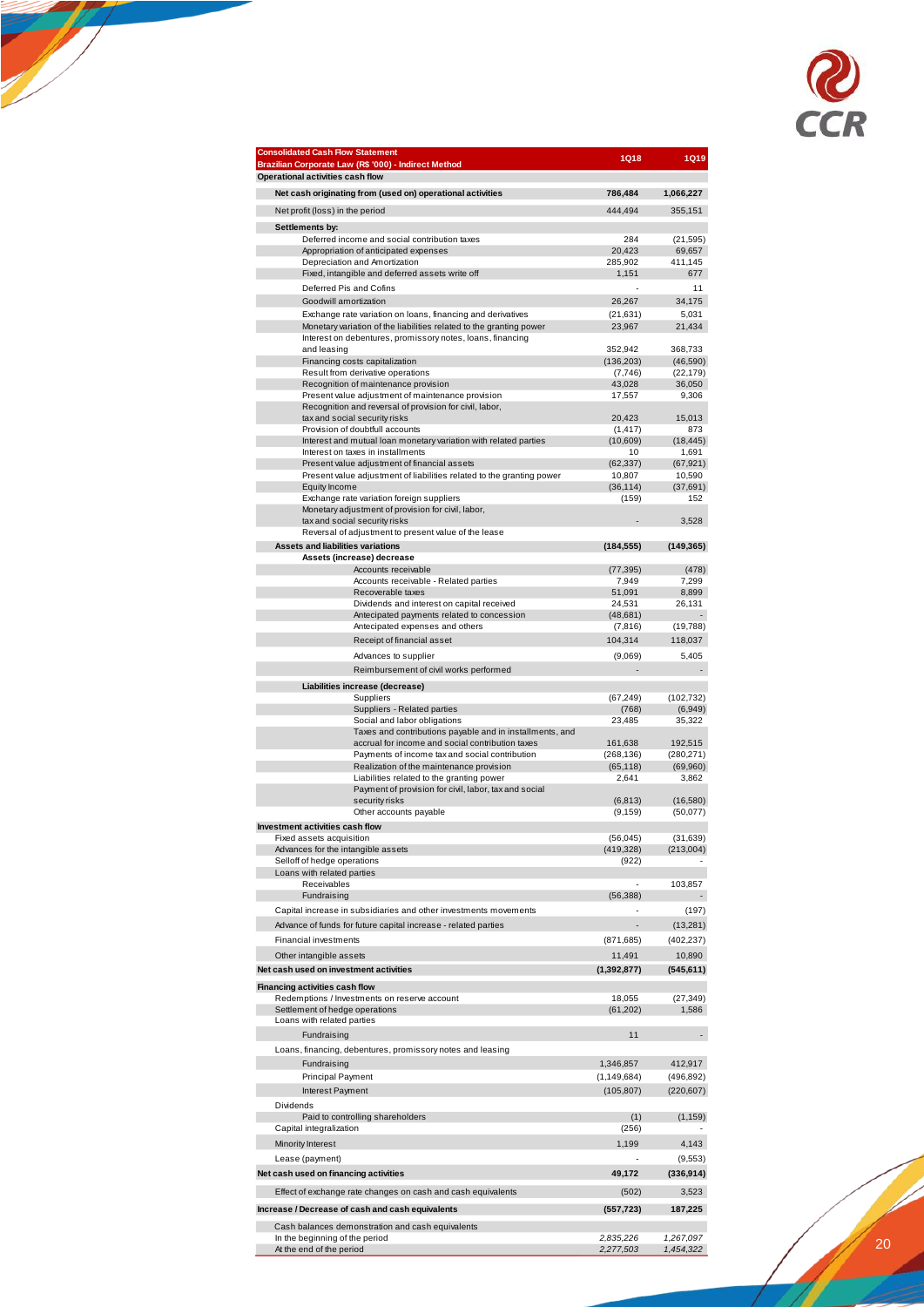

## **EXHIBIT – PRO-FORMA TABLES**

**(Including in all accounts the proportional results of Renovias [40%], ViaRio [66.66%], VLT [24.93%], Quito Int. Airport [50%] and San José Int. Airport [48.75%] until September 30, 2018 and 97.15% after this** 

| date <u>).</u>                                                                                                                   |                          |                          |                      |  |  |
|----------------------------------------------------------------------------------------------------------------------------------|--------------------------|--------------------------|----------------------|--|--|
| <b>CONSOLIDATED INCOME STATEMENT</b><br>Brazilian Corporate Law (R\$ '000)                                                       | 1Q18                     | <b>1Q19</b>              | Chg %                |  |  |
| <b>Gross Revenues</b>                                                                                                            | 2,287,780                | 2,552,807                | 11.6%                |  |  |
| - Toll Revenues                                                                                                                  | 1,705,014                | 1,745,581                | 2.4%                 |  |  |
| - Other Revenues                                                                                                                 | 582,766                  | 807,226                  | 38.5%                |  |  |
| <b>Gross Revenues Deductions</b>                                                                                                 | (184, 264)               | (196, 499)               | 6.6%                 |  |  |
| <b>Net Revenues</b>                                                                                                              | 2,103,516                | 2,356,308                | 12.0%                |  |  |
| (+) Construction Revenues                                                                                                        | 484,925                  | 211,386                  | $-56.4%$             |  |  |
| <b>Cost of Services</b>                                                                                                          | (1, 477, 223)            | (1,438,301)              | $-2.6%$              |  |  |
| - Depreciation and Amortization<br>- Third-party Services                                                                        | (328, 427)               | (458, 166)               | 39.5%                |  |  |
| - Concession Costs                                                                                                               | (193, 268)               | (230, 531)               | 19.3%                |  |  |
| - Personnel Costs                                                                                                                | (75, 535)                | (26, 719)                | $-64.6%$             |  |  |
| - Construction Costs                                                                                                             | (213, 579)<br>(483, 951) | (260, 038)<br>(207, 189) | 21.8%<br>$-57.2%$    |  |  |
| - Maintenance Provision                                                                                                          | (43, 360)                | (36, 408)                | $-16.0%$             |  |  |
| - Other                                                                                                                          | (118, 680)               | (147, 484)               | 24.3%                |  |  |
| - Appropriation of Anticipated Expenses from the Concession                                                                      | (20, 423)                | (71, 766)                | 251.4%               |  |  |
| <b>Gross Profit</b>                                                                                                              | 1,111,218                | 1,129,393                | 1.6%                 |  |  |
| Gross Margin                                                                                                                     | 52.8%                    | 47.9%                    | $-4.9 p.p.$          |  |  |
| <b>Administrative Expenses</b>                                                                                                   | (203, 908)               | (224, 754)               | 10.2%                |  |  |
| - Depreciation and Amortization                                                                                                  | (17, 953)                | (17,098)                 | $-4.8%$              |  |  |
| - Third-party Services                                                                                                           | (38, 422)                | (62, 399)                | 62.4%                |  |  |
| - Personnel                                                                                                                      | (88, 156)                | (85, 929)                | $-2.5%$              |  |  |
| - Other                                                                                                                          | (59, 377)                | (59, 328)                | $-0.1%$              |  |  |
| <b>Adjusted EBIT</b>                                                                                                             | 907,310                  | 904,639                  | $-0.3%$              |  |  |
| Adjusted EBIT Margin (a)                                                                                                         | 43.1%                    | 38.4%                    | -4.7 p.p.            |  |  |
| - Minority Interest                                                                                                              | 2,257                    | 2,917                    | 29.2%                |  |  |
| EBIT (b)                                                                                                                         | 909,568                  | 907,556                  | $-0.2%$              |  |  |
| <b>EBIT Margin</b>                                                                                                               | 35.1%                    | 35.3%                    | 0.2 p.p.             |  |  |
| + Depreciation and Amortization<br>EBITDA (b)                                                                                    | 346,380<br>1,255,947     | 475,264<br>1,382,820     | 37.2%<br>10.1%       |  |  |
| <b>EBITDA Margin</b>                                                                                                             | 48.5%                    | 53.9%                    | 5.4 p.p.             |  |  |
| + Maintenance Provision (c)                                                                                                      | 43.360                   | 36,408                   | $-16.0%$             |  |  |
| + Appropriation of Anticipated Expenses (d)                                                                                      | 20,423                   | 71,766                   | 251.4%               |  |  |
| - Minority Interest                                                                                                              | (2, 257)                 | (2, 917)                 | 29.2%                |  |  |
| <b>Adjusted EBITDA</b>                                                                                                           | 1,317,473                | 1,488,077                | 12.9%                |  |  |
| Adjusted EBITDA Margin (e)                                                                                                       | 62.6%                    | 63.2%                    | 0.6 p.p.             |  |  |
| (+/-) Non-cash non-operating revenue/ expenses                                                                                   | 0,0                      | 15531.00                 | n.m.                 |  |  |
| <b>Operating adjusted EBITDA</b>                                                                                                 | 1,317,473                | 1,503,608                | 14.1%                |  |  |
| Operating adjusted EBITDA Mg. (e)                                                                                                | 62.6%                    | 63.8%                    | 1.2 p.p.             |  |  |
| <b>Net Financial Result</b>                                                                                                      | (222, 900)               | (340, 102)               | 52.6%                |  |  |
| <b>Financial Expenses:</b>                                                                                                       | (489, 412)               | (500, 902)               | 2.3%                 |  |  |
| - Interest on Loans, Financing and Debentures and Loans Cost Capitali<br>- Monetary variation on loans, financing and debentures | (192, 788)               | (285, 731)               | 48.2%                |  |  |
| - Monetary variation on Liabilities related to the Granting Power                                                                | (49, 846)                | (57, 493)                | 15.3%                |  |  |
| - Exchange Rate Variation                                                                                                        | (23, 967)                | (21, 434)                | $-10.6%$             |  |  |
| - Losses from Hedge Operations                                                                                                   | (28, 489)<br>(118, 322)  | (6, 504)<br>(49, 352)    | $-77.2%$<br>$-58.3%$ |  |  |
| - Present Value Adjustment of Maintenance Provision                                                                              | (28, 452)                | (19, 940)                | $-29.9%$             |  |  |
| -Fair Value of Hedge Operations                                                                                                  | (8, 575)                 | (20, 441)                | 138.4%               |  |  |
| - Other Financial Expenses                                                                                                       | (32, 702)                | (37, 612)                | 15.0%                |  |  |
| - Exchange Rate Variation on foreing suppliers                                                                                   | (6, 271)                 | (2, 395)                 | $-61.8%$             |  |  |
| <b>Financial Income:</b>                                                                                                         | 266,512                  | 160,800                  | $-39.7%$             |  |  |
| - Gains from Hedge Operations                                                                                                    | 115,232                  | 70,131                   | $-39.1%$             |  |  |
| - Exchange Rate Variation                                                                                                        | 50,120                   | 1,473                    | $-97.1%$             |  |  |
| -Fair Value of Hedge Operations                                                                                                  | 19,411                   | 22,104                   | 13.9%                |  |  |
| - Interest and Other Financial Income                                                                                            | 75,390                   | 64,849                   | $-14.0%$             |  |  |
| - Exchange Rate Variation on foreing suppliers                                                                                   | 6,359                    | 2,243                    | $-64.7%$             |  |  |
| Profit (Loss) Before Income and Social Contribution Taxes                                                                        | 684,410                  | 564,537                  | $-17.5%$             |  |  |
| Income and Social Contribution Taxes - Current<br>Income and Social Contribution Taxes - Deferred                                | (243, 992)               | (234, 562)               | $-3.9%$              |  |  |
| <b>Profit before Minority Interest</b>                                                                                           | 4,075<br>444,494         | 25,176<br>355,151        | 517.8%<br>$-20.1%$   |  |  |
| <b>Minority Interest</b>                                                                                                         | 2,257                    | 2,917                    | 29.2%                |  |  |
| Net Profit for the Period                                                                                                        | 446,751                  | 358,068                  | $-19.9%$             |  |  |
| Basic profit Per Share (In Reais - R\$)                                                                                          | 0.22                     | 0.18                     | -19.9%               |  |  |

Number of shares at the end of fiscal year (in units) 2,020,000,000 2,020,000,000 - 2,020,000,000

(a) Adjusted EBIT Margin was calculated by dividing EBIT by Net Revenues, excluding construction revenue, as this is an IFRS requirement, whose corresponding amount affects total cost.

(b) Calculated in accordance with CVM instruction number 527/12.

(c) The Maintenance Provision refers to an estimate of future expenditures for regular maintenance in CCR subsidiaries and is adjusted as it relates to a non-cash-relevant item of the financial statements.

(d) Refers to the result appropriation of prepayments related to the concession and is adjusted relates to a non-cash relevant<br>item of the financial statements.<br>(e) The adjusted EBITDA margin and the operating adjusted EBI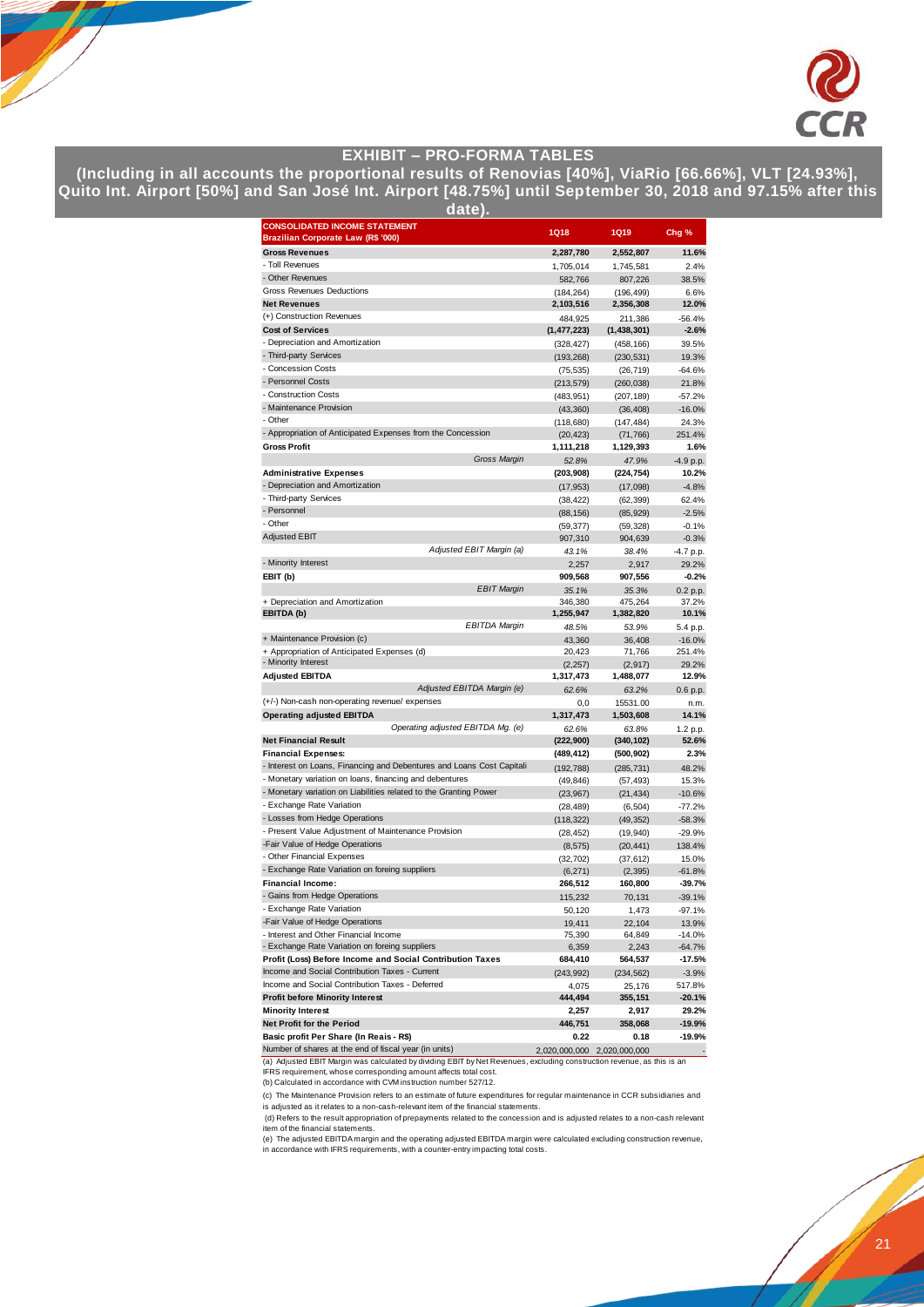

| <b>CONSOLIDATED BALANCE SHEET - PROFORMA</b>                           | 4Q18                 | <b>1Q19</b>          |
|------------------------------------------------------------------------|----------------------|----------------------|
| Brazilian Corporate Law (R\$ '000)<br><b>ASSETS</b>                    |                      |                      |
| <b>CURRENT ASSETS</b>                                                  |                      |                      |
| Cash & cash equivalents                                                | 1,431,743            | 2,101,146            |
| Accounts receivable                                                    | 985,320              | 1,015,512            |
| Related parties receivable                                             | 3,171                | 3,454                |
| Financial investments and reserve account                              | 1,754,562            | 2,216,284            |
| Recoverable taxes                                                      | 151,882              | 117,520              |
| Anticipated expenses concession right                                  | 284,897              | 284,897              |
| Accounts receivable swap                                               | 188,656              | 196,221              |
| <b>Advances to Supplier</b><br>Anticipated expenses and others         | 64,306               | 24,695               |
| <b>Total Current Assets</b>                                            | 163,113<br>5,027,650 | 168,239<br>6,127,968 |
| <b>LONG TERM ASSETS</b>                                                |                      |                      |
| Reserve and receivable accounts                                        | 2,070,363            | 2,102,749            |
| <b>Related parties</b>                                                 | 213,868              | 125,335              |
| Recoverable taxes                                                      | 149,946              | 179,558              |
| Income and deferred taxes                                              | 845,807              | 860,919              |
| Anticipated expenses concession right                                  | 2,692,841            | 2,621,051            |
| Accounts receivable swap                                               | 75,763               | 81,153               |
| <b>Advances to Supplier</b>                                            | 44,210               | 29,318               |
| Anticipated expenses and others                                        | 216,647              | 244,852              |
| Advance for capital increase - related parties                         | 892                  | 9,973                |
| <b>Total Long Term assets</b>                                          | 6,310,337            | 6,254,908            |
| <b>Fixed assets</b>                                                    | 1,121,125            | 1,103,452            |
| Intangible assets                                                      | 19,892,804           | 19,635,911           |
| Lease                                                                  |                      | 197,860              |
| <b>Total Non-Current Assets</b>                                        | 27,324,266           | 27,192,131           |
| <b>TOTAL ASSETS</b>                                                    | 32,351,916           | 33,320,099           |
| <b>LIABILITIES AND NET EQUITY</b>                                      |                      |                      |
| <b>CURRENT LIABILITIES</b>                                             |                      |                      |
| Loans and financing                                                    | 253,531              | 164,924              |
| Debentures                                                             | 2,906,395            | 2,628,254            |
| Accounts payable swap                                                  | 832                  | 176                  |
| Suppliers<br>Taxes and contributions payable                           | 497,025<br>325,295   | 392,708<br>229,831   |
| Taxes and contributions installment payments                           | 603                  | 608                  |
| Income and social contribution taxes                                   | 269,178              | 310,781              |
| Accounts payable - related parties                                     | 155,370              | 140,117              |
| Mutual loan - related parties                                          | 23,229               | 31,558               |
| Dividends and interest on equity                                       | 1,511                | 353                  |
| Maintenance provision                                                  | 289,081              | 252,154              |
| Liabilities related to the granting power                              | 107,634              | 113,251              |
| Other accounts payable                                                 | 525,921              | 553,701              |
| <b>Total Current Liabilities</b>                                       | 5,355,605            | 4,818,416            |
| NON-CURRENT LIABILITIES                                                |                      |                      |
| Loans and financing                                                    | 5,631,296            | 6,752,374            |
| Debentures<br>Taxes and contributions payable                          | 9,023,907<br>19,952  | 8,923,318            |
| Taxes and contributions installment payments                           | 1,960                | 17,631<br>1,820      |
| Income and Deferred taxes                                              | 549,192              | 538,817              |
| Accounts payable - related parties                                     | 45,605               | 51,223               |
| Provision for civil contingencies, labor, tributary and social welfare | 138,986              | 141,250              |
| Maintenance provision                                                  | 233,761              | 246,486              |
| Liabilities related to the granting power                              | 1,603,561            | 1,634,383            |
| Mutual loan - relates parties                                          | 193,630              | 125,409              |
| Other accounts payable                                                 | 1,121,727            | 1,253,512            |
| <b>Total Long-term Liabilities</b>                                     | 18,563,577           | 19,686,223           |
| <b>NET EQUITY</b>                                                      |                      |                      |
| Capital stock                                                          | 6,022,942            | 6,022,942            |
| Equity valuation adjustments                                           | 508,164              | 509,433              |
| Profit reserve / Accumulated earnings and losses                       | 1,686,396            | 2,044,464            |
| Capital reserves                                                       | 13,992               | 13,992               |
| <b>Controlling Shareholders Equity</b><br>Minority interest            | 8,231,494<br>201,240 | 8,590,831<br>224,629 |
| <b>Total Net Equity</b>                                                | 8,432,734            | 8,815,460            |
| <b>TOTAL</b>                                                           | 32,351,916           | 33,320,099           |